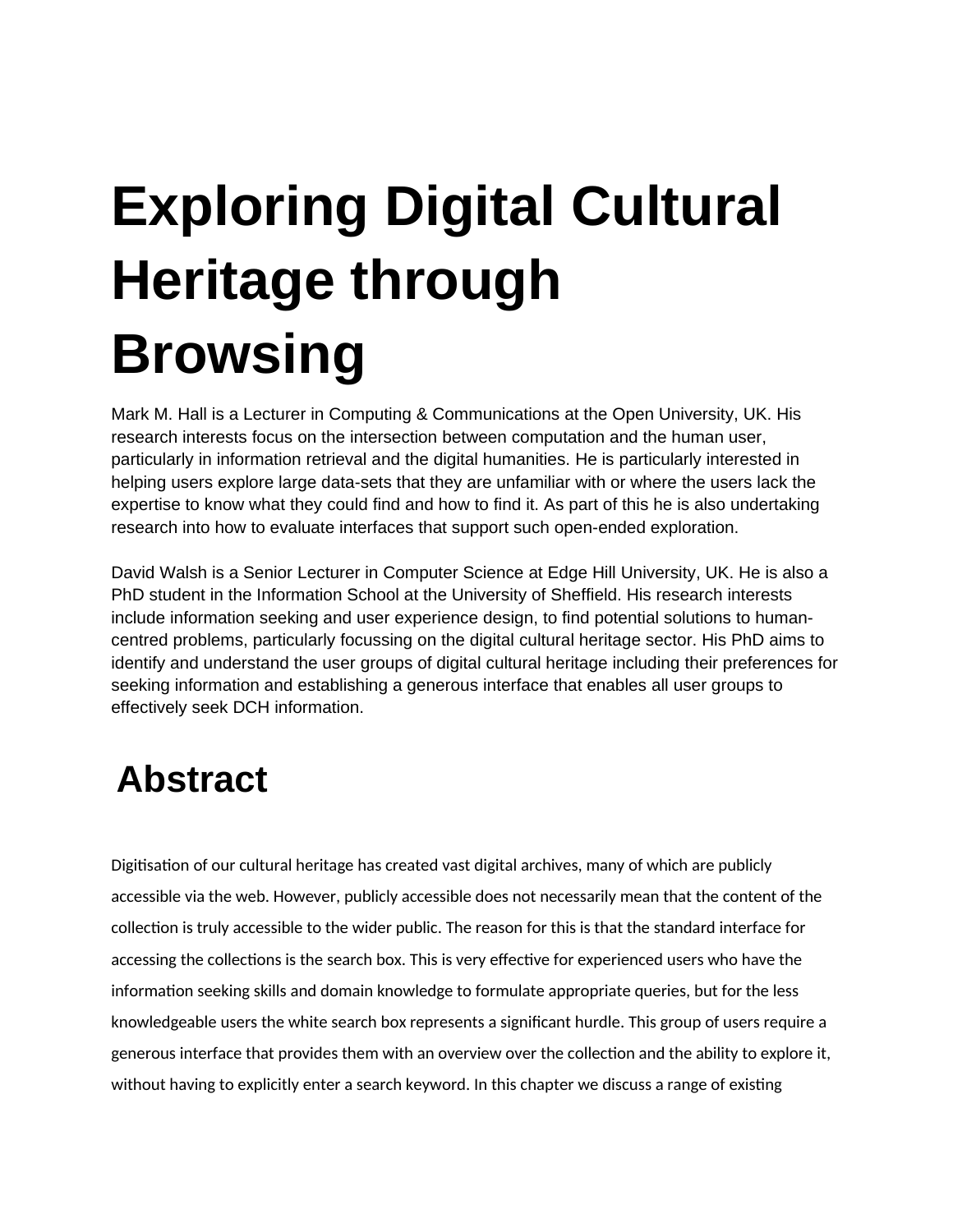approaches that have been used to provide less knowledgeable users with such interfaces and then present the Digital Museum Map, an algorithm and interface for automatically generating a virtual museum interface for an unstructured collection, that can then be explored by browsing through the virtual museum.

# **Introduction**

Digitisation of our cultural heritage by galleries, libraries, archives, and museums (GLAM) has created vast digital archives, many of which are publicly accessible via the web. These archives should, in theory, widen access to our digital cultural heritage (DCH), however, in practice, GLAM websites frequently experience bounce rates of over 60%, meaning they lose more than half of their visitors after the first page (Hall et al., 2012b; Walsh et al., 2020). This mirrors a common complaint in the wider field of digital libraries: "So what use are the digital libraries, if all they do is put digitally unusable information on the web?" (Borgmann, 2010).

Users visit GLAM websites for a wide range of reasons, ranging from professional work goals to pure leisure activities. They may be planning a physical visit to the GLAM, to find out about the institution itself, to buy something from its online shop, or to explore the GLAM's digital holdings. Some may be visiting to find something specific, some may be looking for more general inspiration, and some purely to spend some time. The visitors' degrees of background knowledge and expertise will also vary significantly. Supporting this vast range of potential visitor requirements is of course very difficult, however the very high bounce rates experienced by GLAM websites indicates that there is a significant fraction of the potential visitors, for whom the current provisions do not work.

Out of the range of user characteristics and goals for visiting GLAM websites this chapter will focus on supporting access to the GLAM's digital holdings, in particular for users who have a less focused goal or less domain expertise. The reason for this is that focused search and high-expertise users are already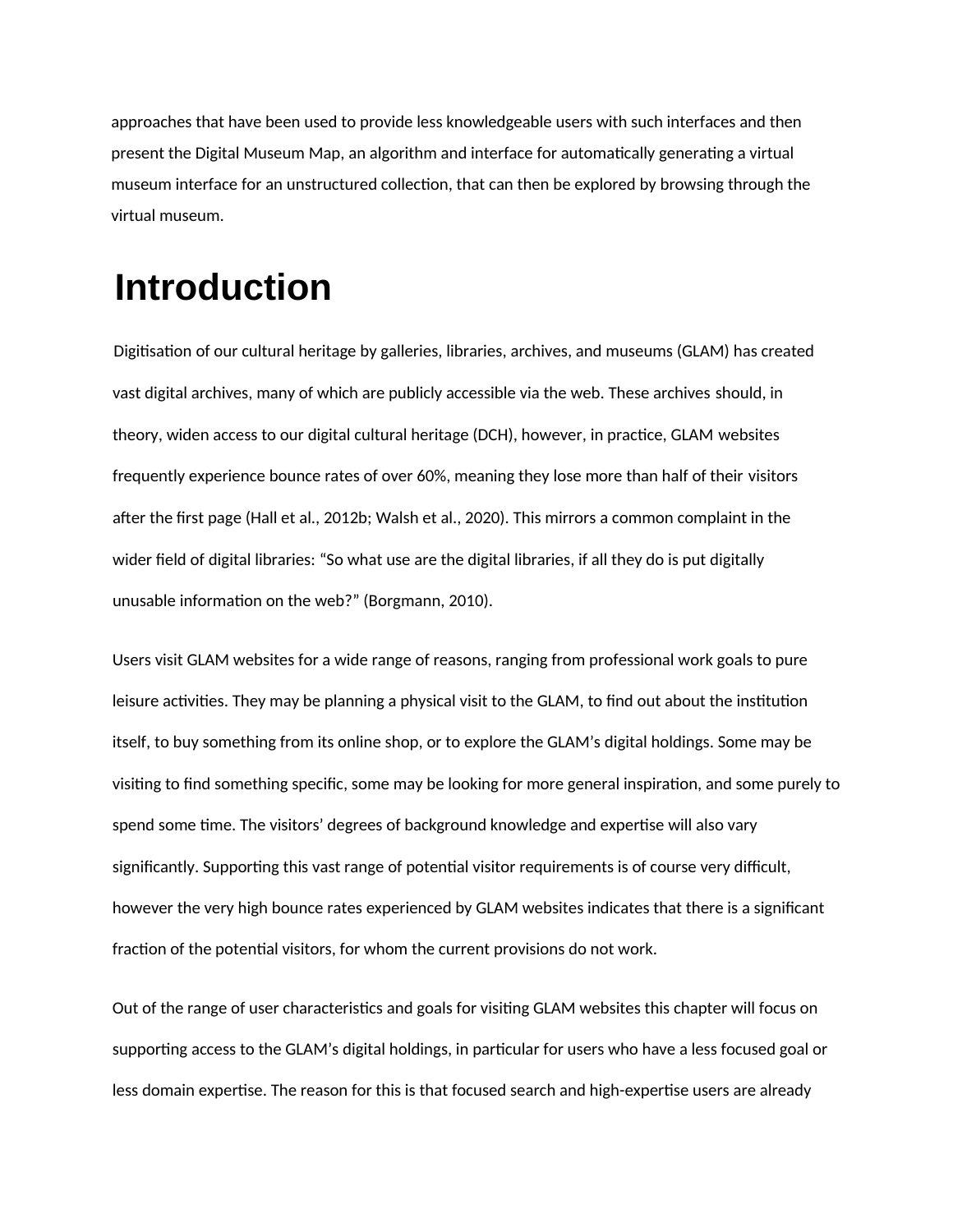served quite well by the most common interface for accessing the digital holdings: the search box. However, Koch et al. (2006), Ruecker et al. (2011), and Walsh et al. (2020) show that the majority of users prefer to use browsing a navigation structure as the way to access the information they are seeking. Browsing, as a concept, covers a wide range of behaviours (Bates, 1989; Rice et al., 2001; Bates, 2007), but for the purposes of this chapter we use a very broad definition of a browsing-based interface as one that allows the user to interact with a collection without having to explicitly enter a search keyword. A search system may be running in the background, but this must either not be visible to the user or interaction with the search system must be an optional extra.

Our focus is on browsing because for users with less domain expertise or less focused goals the blank search box is a known and significant barrier (Belkin, 1982; Whitelaw, 2015). These kinds of users are also more likely to visit in a leisure, rather than a work context (Wilson and Elsweiler, 2010) and thus tend to follow more exploratory behaviour (Mayr et al., 2016). Supporting these more open-ended goals and less experienced users in their interactions with search interfaces in general is traditionally seen as the domain of exploratory search (Marchionini, 2006; White et al., 2009). Exploratory search interfaces are generally designed to provide the user with guidance as to which keywords will produce search results and to help them narrow down their search, using features such as query suggestion and search facets. While these provide some indications as to which search terms will produce results, they generally do not provide an overview of the collection as a whole and still assume that users come to the system with at least a partially defined goal. Addressing this gap has been the task of exploratory interfaces developed under the labels of rich prospect browsing (Ruecker et al., 2011) and generous interfaces (Whitelaw, 2015). While they differ in some aspects, which will be explored in more detail later, both labels place a strong focus on providing the user with an initial overview over the collection and on allowing the exploration of said collection without having to enter a search query. These ideas have spurred the development of a range of interesting and innovative interfaces, however none of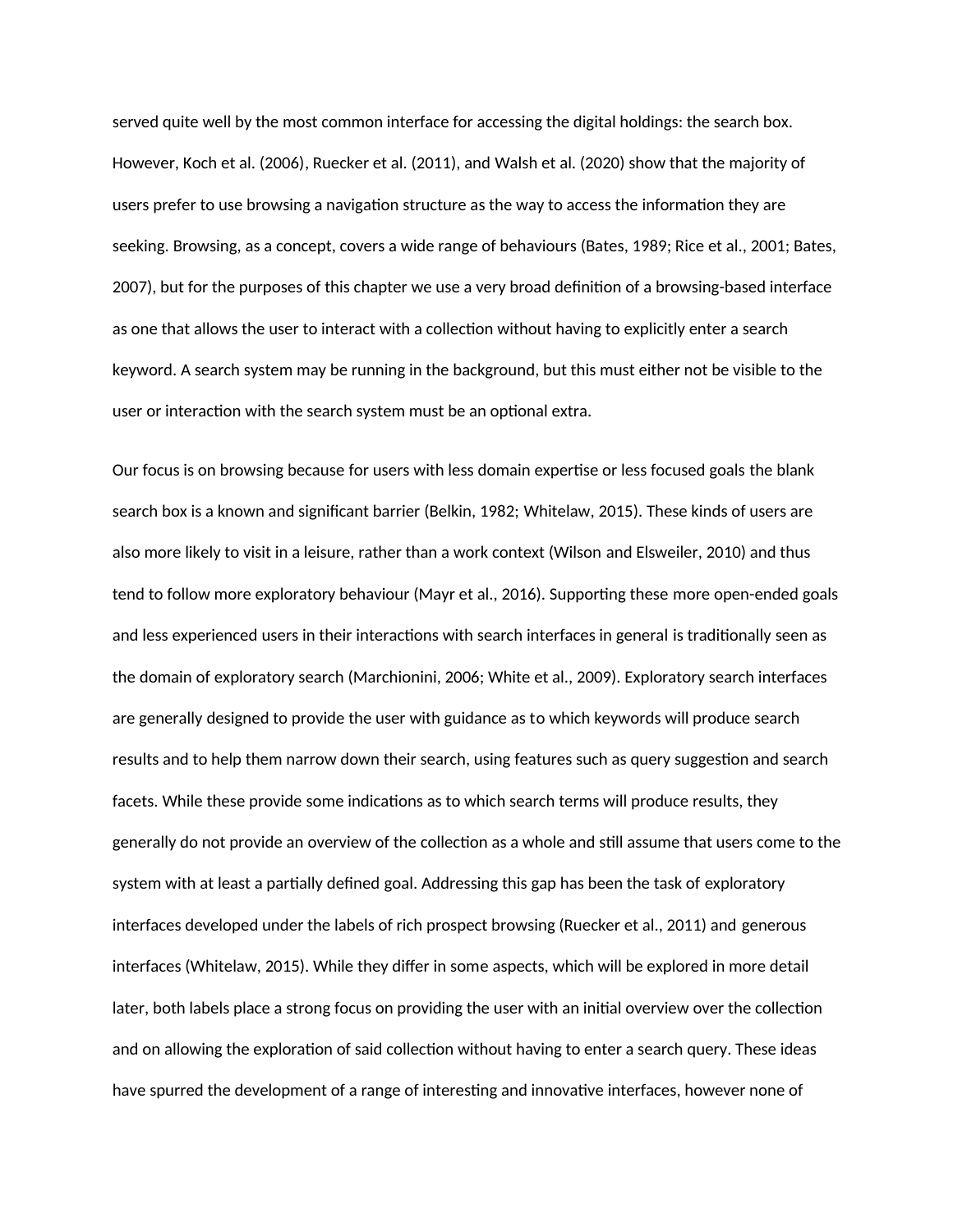these have seen any major uptake outside the institutions they were developed for. This is in part because developing or even just adapting such interfaces is significantly more complex than deploying an off-the-shelf search interface (Ruecker et al., 2011), but also because, particularly for museums, the question of what a digital, virtual, or online presentation should be is still a contested area (Biedermann, 2017; Meehan, 2020).

The remainder of the chapter is structured as follows: first we will investigate the current state of interfaces for accessing GLAM's digital holdings in more detail. We will look at the kind of data available to users, the boundaries experienced by users in accessing the data, the types of interfaces that have been developed to overcome these boundaries, and techniques for automatically structuring collections to support access. The second major section will introduce the Digital Museum Map (DMM). The DMM demonstrates how to address the issues with exploring large, digital collections, by providing a generous, browsable interface, that is based on an automatically generated organisational hierarchy, and that can be applied to any collection without major human input.

# **Background**

Many GLAMs house large heterogeneous collections and, through digitisation, have created digital collections covering parts of their physical collections. In many cases, the GLAMs have then made these digital collections available online. One limitation of the digitisation process is that it is very resource intensive, and as a result, most institutions have an ongoing, rolling digitisation programme (Denbo et al., 2008). This continuous digitisation process means that any curated online presentation of the collections needs to be continuously updated, creating an ever-growing digital environment. Where these digital collections have been made available online, they generally consist of images of the items together with meta-data describing the item. The meta-data are typically drawn from the institution's own catalogues. In the case of libraries, these catalogues are generally created to enable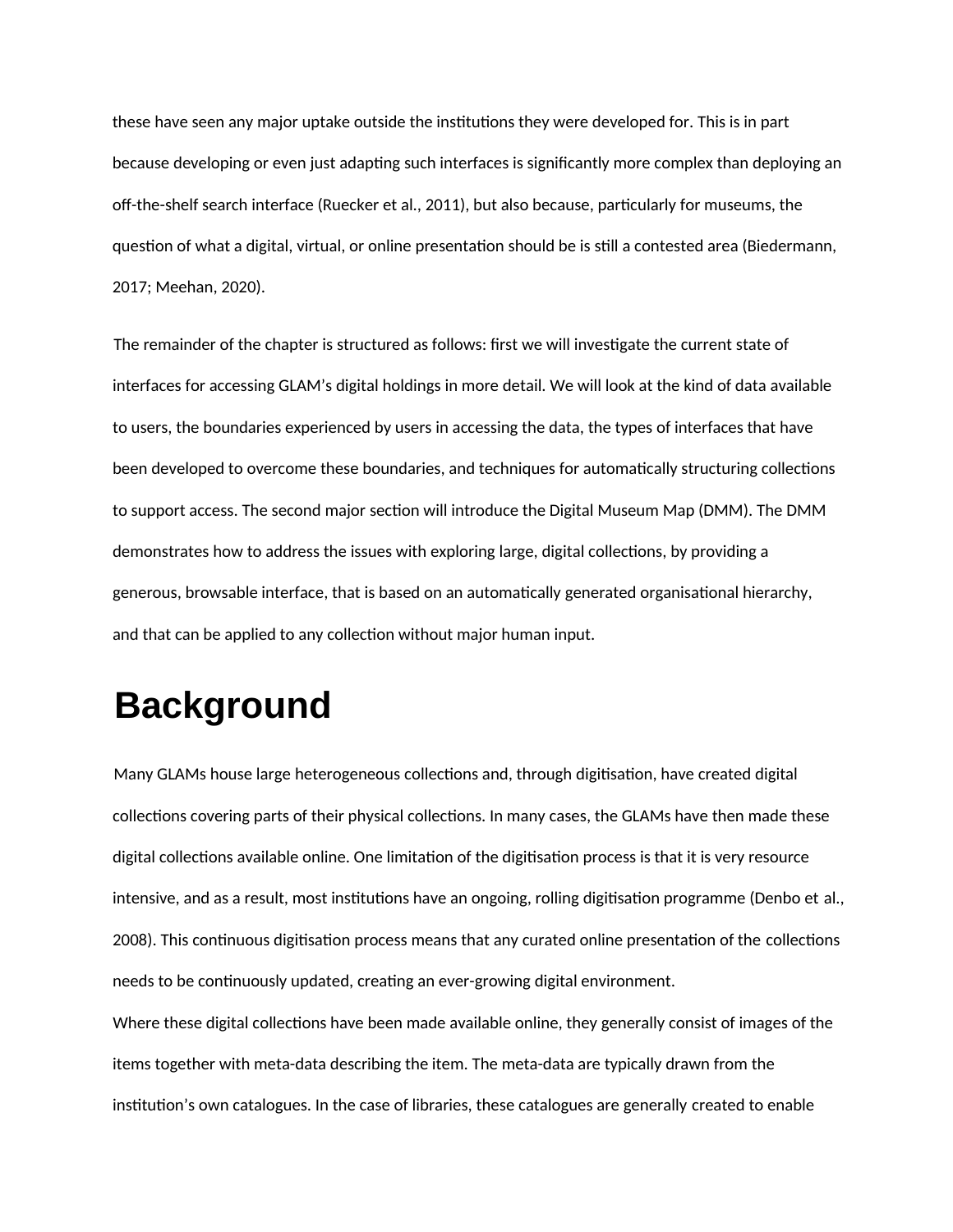access to the holdings by the reader, however in galleries, museums, and archives the catalogues focus primarily on providing museum staff or professional researchers (Eklund, 2012; Vane, 2020) with details of the artefacts such as provenance, descriptive, and organisational information (such as dates, condition, material, style, rights, acquisition, genre, …). These meta-data were generally created when the institution acquired the object, and while in the digitisation process, the data are sometimes cleaned and standardised, Agirre et al. (2013) show that the meta-data of items are often limited and incomplete. This represents less of a technical issue for off-the-shelf faceted search systems, which easily deal with limited or missing data, although lower meta-data quality will obviously impact how successfully users can use the search system. However, for more complex interfaces that go beyond search, preprocessing the data-set is necessary. This preprocessing ranges from simpler tasks, such as normalising spellings or date formats, to automatically structuring the collections, where no or no consistent structuring is available.

### **Accessing the Collections**

The GLAM websites that house the online collections also provide other types of information, including information about the institution, how to visit the physical institutions, selected items from the institution's holdings, and potentially an online gift shop. Due to GLAMs continued focus on their physical spaces, these other information services tend to receive the majority of attention, with the full collections access often treated as more of an afterthought.

Initially, where collections were made available, the interface for accessing the collection tended to be either a single white search box (basic search) or a set of search boxes, where each supported search in a specific meta-data field (advanced search). These search interfaces provided a fast and efficient entry point into the collection for the users familiar with either the collection itself or with the kind of data the collection contained. These users generally have a high degree of both specific and general CH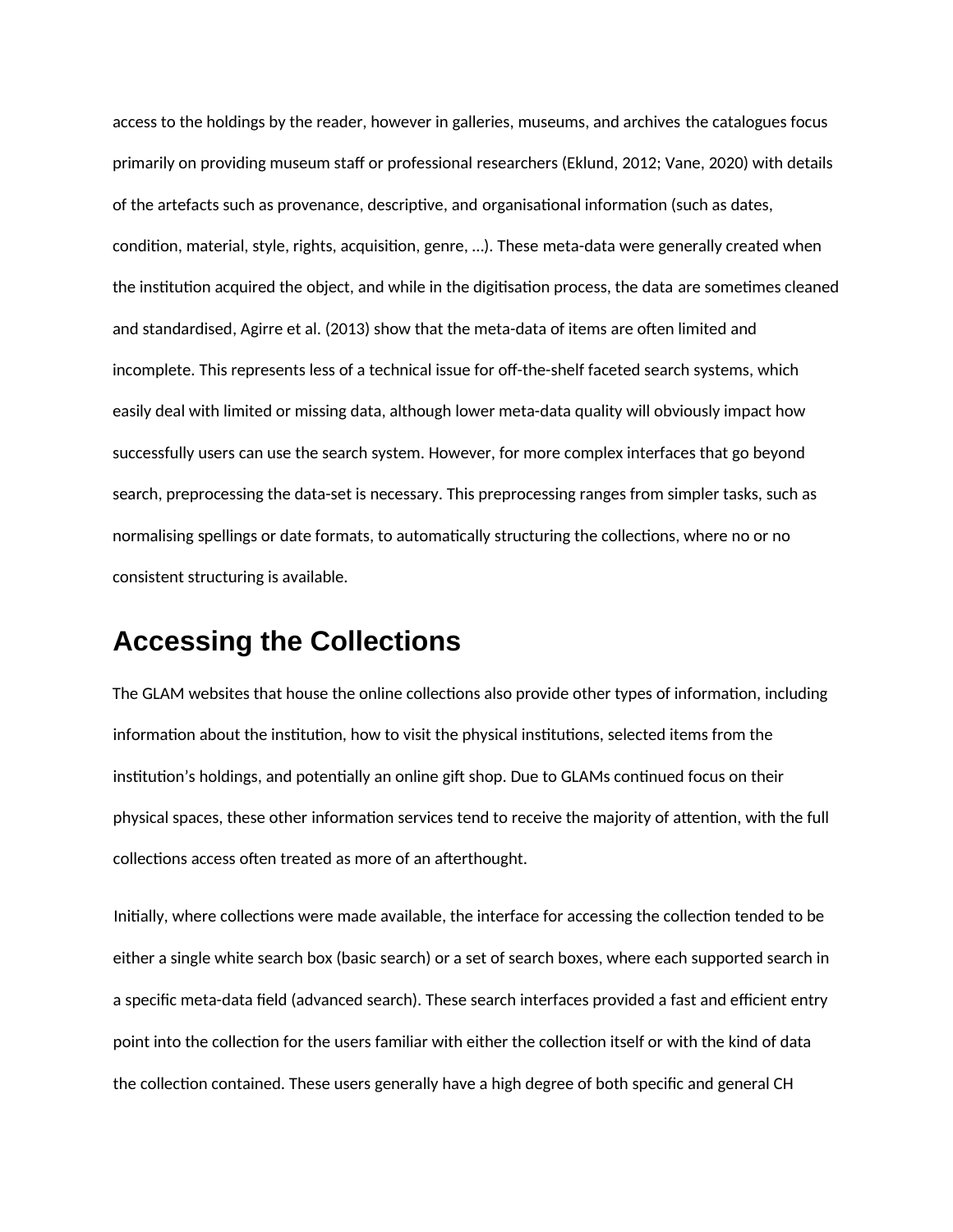knowledge (Academics, Museum Staff, Research professionals, ...) and typically have a particular information need, which enables them to successfully convert their need into the appropriate search terms to find what they are looking for (Marchionini, 2003; Falk, 2009; Skov and Ingwersen, 2008).

For users who have lower levels of CH knowledge (Marchionini, 2003; Falk, 2009; Walsh et al., 2020) or have a less focused information need (Casual users, General public, Non-professional users, ...), the blank search box represents a significant barrier to accessing the collection (Belkin, 1982; Whitelaw, 2015). For online collections, this is a particular problem, as Walsh et al. (2020) showed that the majority (almost 70%) of a national museum's online audience was from this lower CH knowledge group. Additionally, users from this group are less likely to be frequent visitors (most are first-time visitors) and have a strong preference for browsing based access. The lack of prior experience means that these users need more help and information when getting started with the collection. Without this supporting information, this group of users is likely to give up and move on relatively quickly (Hall et al., 2012b).

To help those users who have less knowledge of the collection or who have less clear information needs, White (2009) suggested exploratory search systems. The most common interface for supporting exploratory search is the faceted search interface mentioned earlier. The advantage of the faceted search interface is that, in addition to the search box, for a selection of the collection's meta-data fields, the interface shows the user a choice of the most common values. Instead of being required to enter a search term, the user can select a value from the facet list and see results for that value. The exact facets used depend on the available meta-data, but commonly available facets include dates, locations, categories, materials, and techniques. Letting the user select from these facets reduces the chance of getting a zero-result (Hearst, 2006; Russel-Rose and Tate, 2012), which particularly aids non-expert users, who can, in that way, learn what search terms will lead to results.

The main limitation of faceted search interfaces are that the number of different values that can be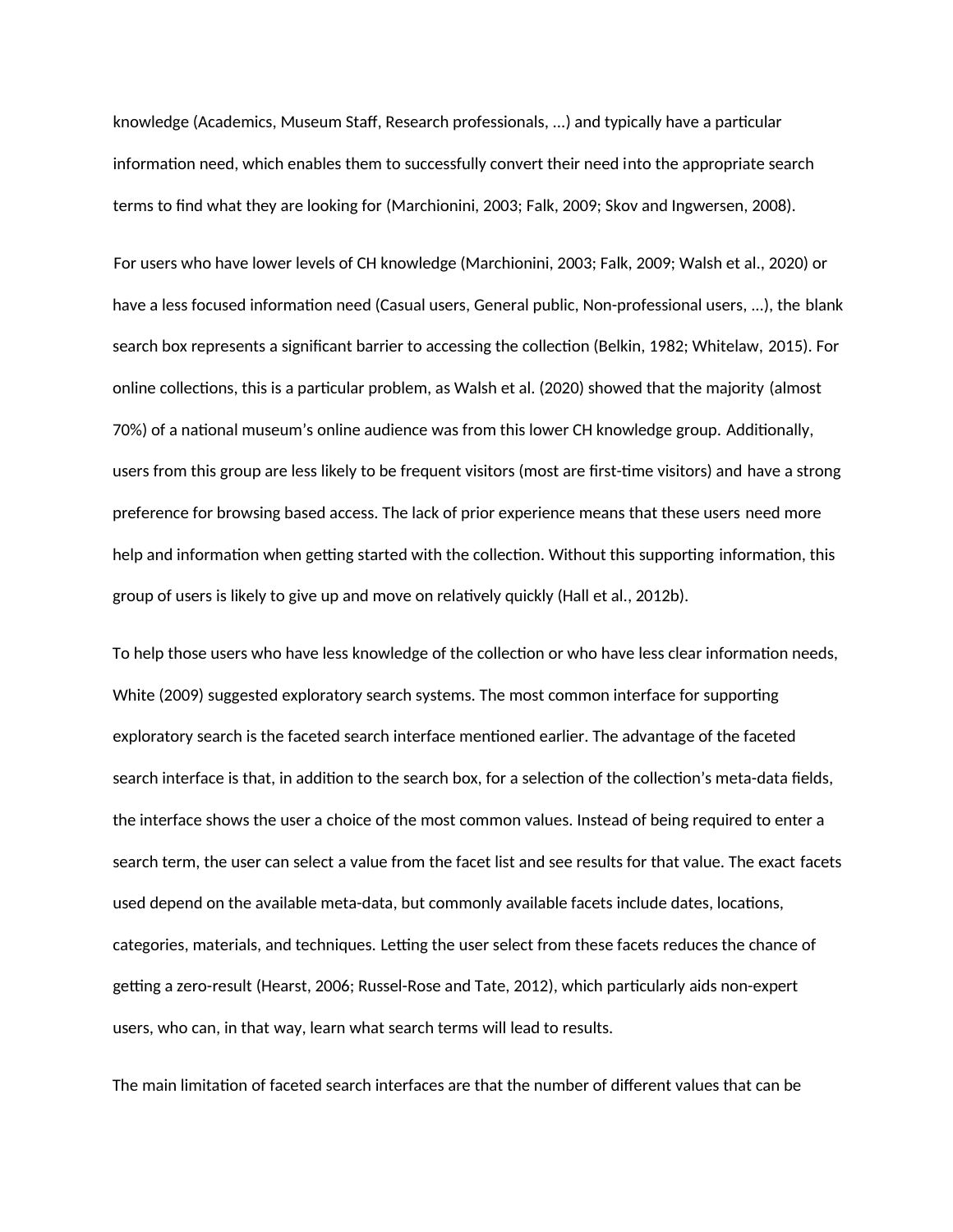shown in the facets is restricted by the space available in the interface (Lang, 2013). This is problematic for collections access, as the heterogeneous nature of DCH collections means that every facet tends to have a long tail of values that do not occur very frequently. As faceted search interfaces will generally only show 10 or 20 of the most common values, none of these infrequent values will be accessible through the facet interface and thus remain undiscoverable to the user. Nevertheless, faceted search systems represent the most common interface for collection level access in DCH.

### **From Searching to Browsing**

Faceted search, while assisting users with determining appropriate search keywords and thus reducing the barriers to using these interfaces for non-expert users, is still designed around search, even though non-expert users prefer browsing-based interfaces (Walsh et al., 2020). When developing browsingbased interfaces, there are two main requirements. First, they need to provide an initial overview of the collection (Greene et al., 2000; Hibberd, 2014). Second, through the browsing and visualisation interface, they must support the user in exploring the collection and gradually building up a more detailed understanding of the content (Giacometti, 2009; Mauri et al., 2013).

Where a browsing-based interface is provided by the GLAM institution, currently the most common interface is the manually curated digital exhibition (Coudyzer and van den Broek, 2015), although some libraries also provide browsing access via existing classification systems such as Dewey Decimal Classification (Vizine-Goetz, 2009; Lardera et al., 2018). The manually curated exhibitions generally provide an overview of the collection and very detailed information on a curated set of high-importance items. The main issue with these is that they require manual curation and creation and this does not scale to the amount of data in modern collections and struggles to keep up with the ongoing digitisation processes. While there have been attempts at automatically combining explanatory text with items selected from the collections (Hall et al., 2012b) to overcome the scaling limits and dynamically create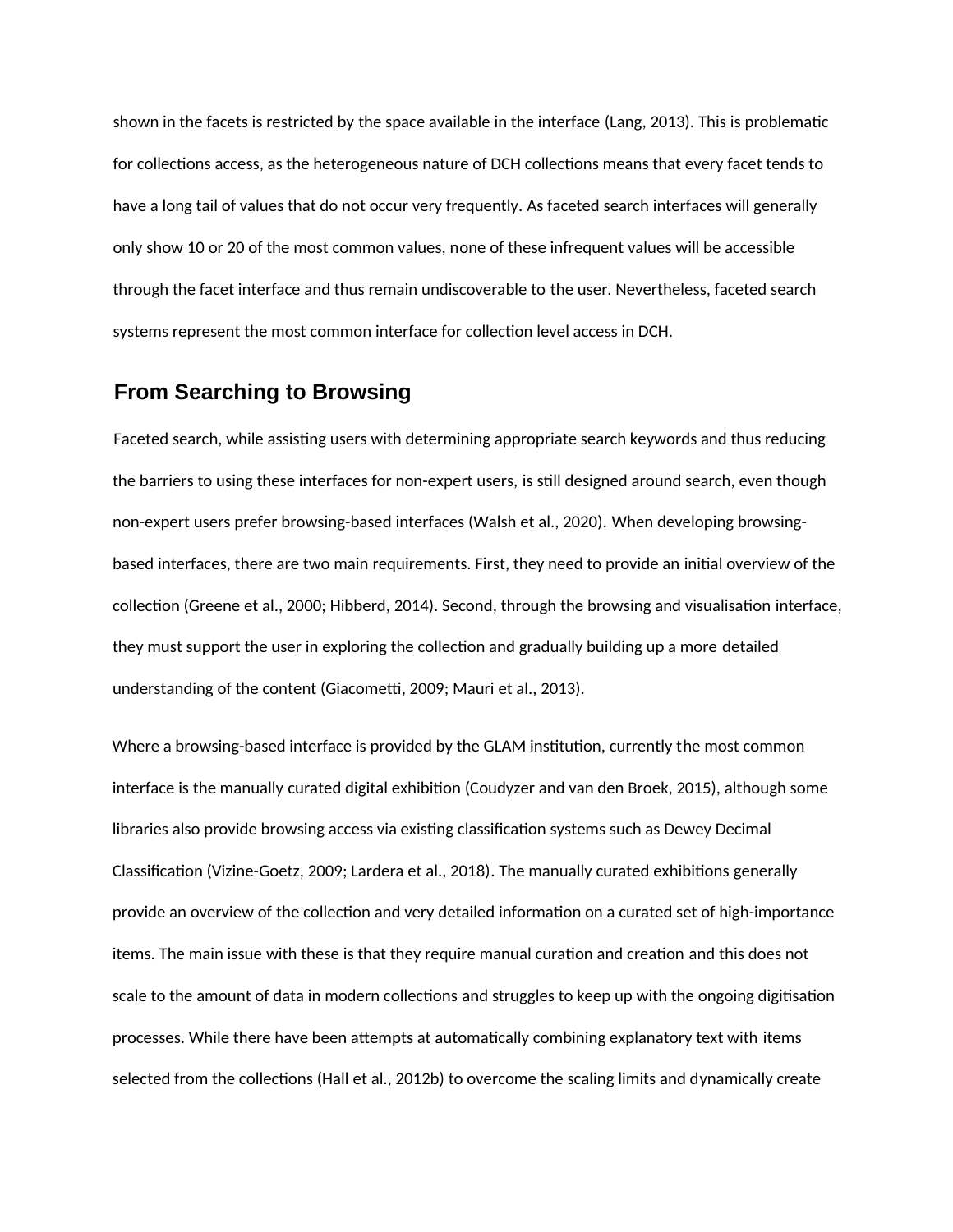exhibitions on a topic selected by the user, the results have not seen widespread uptake.

### **Rich Prospect Browsing and Generous Interfaces**

Instead the focus has been on more informative, supportive, and scalable browsing interfaces labelled as either "Rich Prospect Browsing" (Ruecker et al., 2011) or more recently "Generous Interfaces" (Whitelaw, 2015). The two terms were developed independently, but essentially describe the same core idea of providing an interface that does not require a-priori expertise of either the interface or the collection in order to use the interface successfully.

The driving principle behind Ruecker et al. (2011)'s rich prospect browsing is Schneiderman (1996)'s interaction pattern of "overview first, zoom and filter, then details on demand." The core requirement of rich prospect browsing is that upon entering the collection, the user should be provided with a meaningful representation of every item in the collection. The user should then be able to manipulate this representation to explore the collection.

An example that tries to get as close to the meaningful representation of every item is Foo (2016)'s interface for a public-domain release of about 178 000 items from the New York Public Library. The initial screen shows a grid with a small thumbnail of every item, as expected from a rich prospect browsing interface. Users can click on the images to get more detail about them and navigate between them. The images on the initial screen are organised by time, but can also be arranged by genre, collection, or colour. The big question the interface raises is whether the tiny thumbnails, each thumbnail is only a few pixels large, represent a meaningful representation of the individual items, as, apart from colour differences, it is very difficult to discern anything about the items.

Whitelaw (2015)'s generous interface is a slightly more generic concept, which is less prescriptive regarding specific interface elements. A generous interface should also provide an initial view of the collection. Unlike with rich prospect browsing, the assumption is that the initial screen shows a sample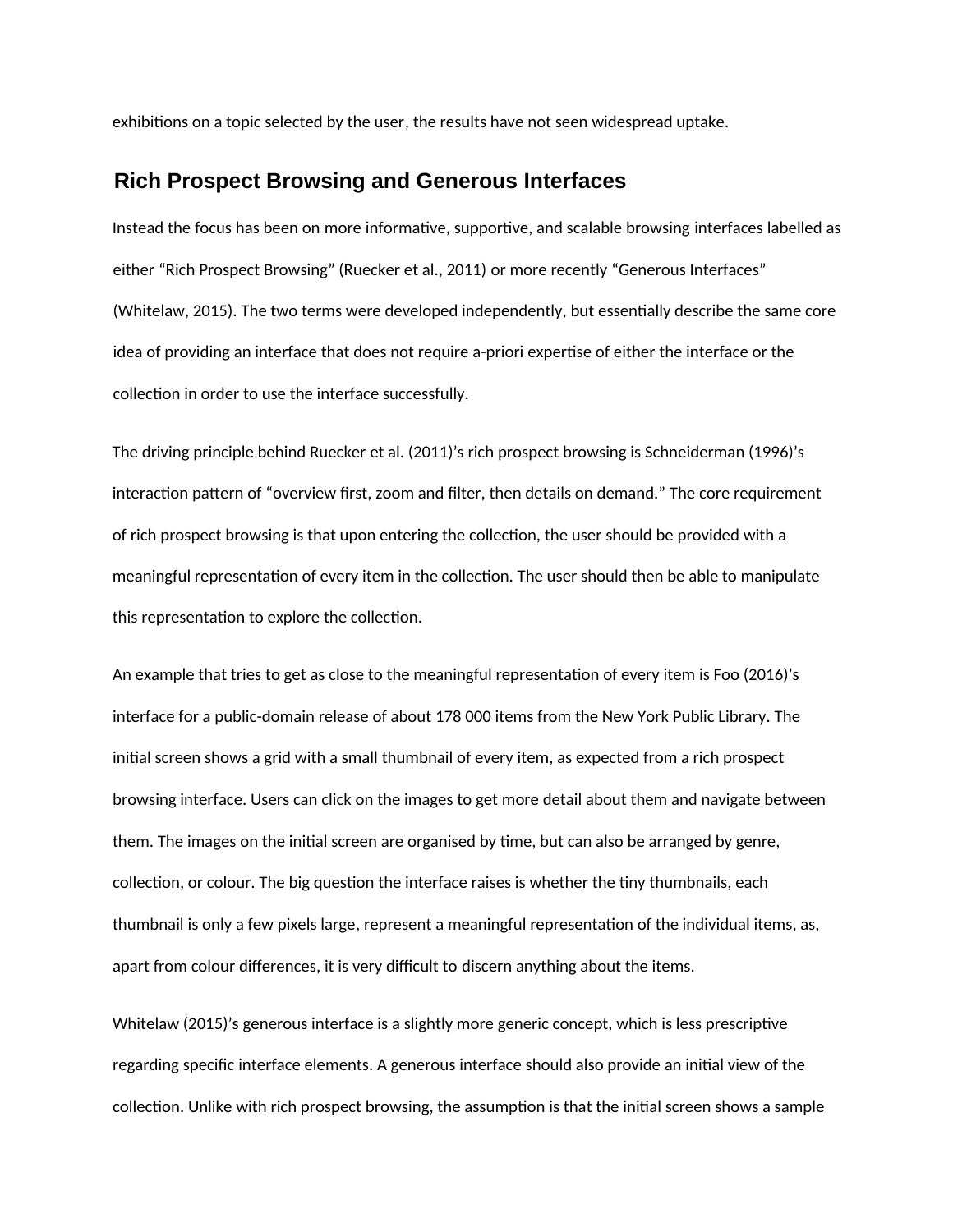drawn from the collection, rather than all the items. The sample provides the starting point and clues that assist the user in then exploring the collection.

An interesting example of a generous interface is Coburn (2016)'s "Collections Dive", using items from the Tyne and Wear museum's archive (http://www.collectionsdivetwmuseums.org.uk/). Here the user is initially presented with a random sample of related items and can then, by scrolling down, request more items. Depending on the speed at which the user scrolls, the additional items are more (slow scrolling) or less (fast scrolling) similar to the previously visible items. In this way, the user can explore the collection. The user can then also select items to see further details about them. As Speakman et al. (2016) show, the interface is very engaging, but because the user can only scroll and has no control over what kind of items are shown next, only how similar they are to what they saw previously, it does not achieve extended engagement.

### **Visualisations for Browsing**

The two interfaces nicely demonstrate that to develop browsing-based interfaces that scale to the size of current GLAM collections, the display of items has to be augmented with controls that allow the user to move between different parts of the collection. The most common approaches to this are visualisations and hierarchical navigation structures. Of the two, visualisations are used more frequently and Windhager et al. (2018) provide a detailed overview of the possible visualisation methods. Common visualisation methods include timelines, spatial (map) displays, network diagrams, and word clouds. The main advantage of these is that while they may require the collection's meta-data to contain specific fields (for example time or location information), if these requirements are met, they can be used to visualise and provide access to any kind of collection.

Timeline visualisations work by showing the user a horizontal or vertical timeline and the items in the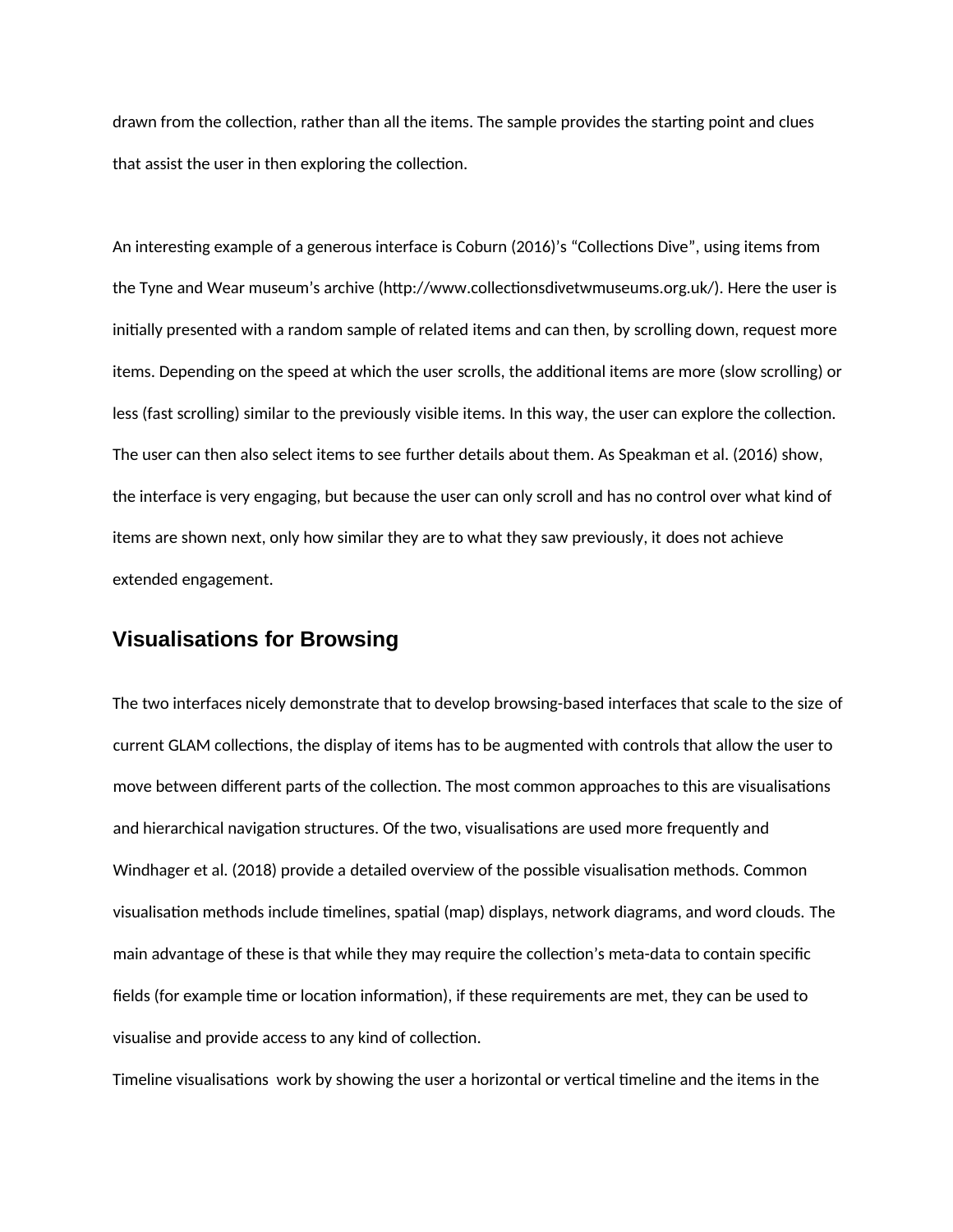collection are then placed on this timeline based on their date(s). By interacting with the timeline the user can easily restrict the items they see based on the time-period they are interested in. Glinka et al. (2017) demonstrate the use of a timeline as the primary method for organising and browsing a collection, where all or at least the vast majority of items have temporal meta-data. Their timeline visualisation shows not only when the items in the collection were created, but also shows how many items can be found at each point in time, providing additional guidance to the user. The interface also includes the functionality to restrict the timeline by keyword. This illustrates one limitation of timelines, which is that time on its own is a very limited organisational principle, and that an additional structuring principle is often required. While timelines are usually shown as linear features, Hinrichs et al. (2008) demonstrate that other displays are also possible, using concentric "tree-trunk" visualisation that represents a range of time periods.

Düring et al. (2015) demonstrate the use of network diagrams as a visual interface to a collection. In a network diagram, the items and meta-data values are shown as nodes, with edges between items and their meta-data values. DCH collections are generally well suited to network diagrams, as items often share where they were created, who created them, or what kind of thing they are, predisposing them to a network display. The power of network diagrams is that they allow for very efficient horizontal navigation through the collection. At the same time, the main limitation of network diagrams is that they do not scale that well. In particular, as the number of edges increases, it becomes difficult to visually distinguish which nodes are linked, as the network diagram degenerates into a black mess of lines.

Spatial displays are the most varied visualisation method. In the most common case, a 2-dimensional map is used to visualise the spatial meta-data (Simon et al., 2016). The advantage of this kind of map is that the user can zoom out to see an overview over the collection and zoom back in to see individual items. They can also easily be combined with a temporal visualisation. The most significant limitation of maps is that they require that the items have spatial meta-data and that it is in a computer-readable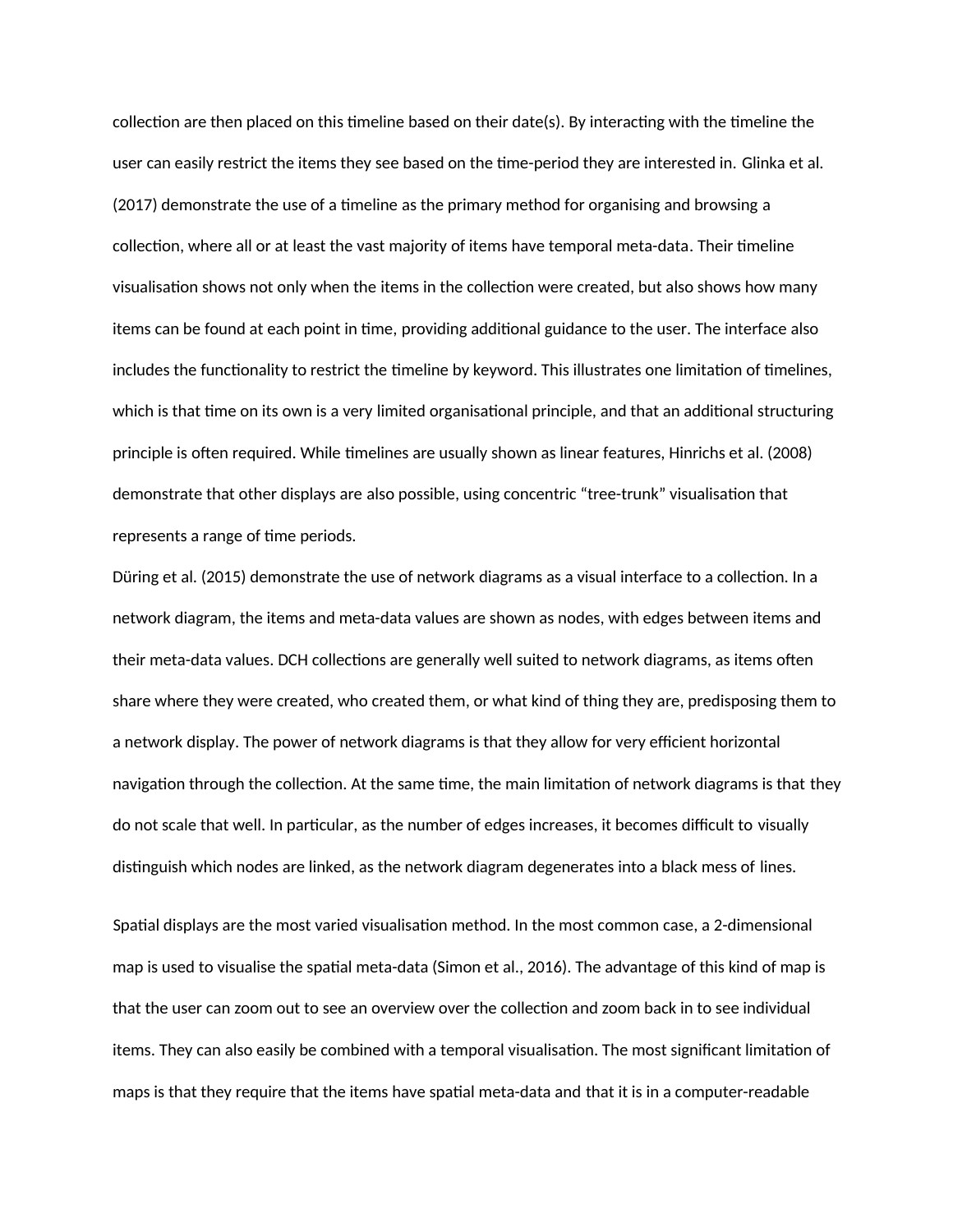form that gives an exact location, as current web-based maps cannot handle vague spatial information. Where spatial meta-data is only available as complex natural language descriptions such as "found next to the river Nile" or very imprecise descriptions such as "printed in Germany", current map interfaces are not able to represent these locations accurately or at all, making these items inaccessible via the map visualisation.

The 2-dimensional map can also be used to display other information. For example, Descy (2009) describes the use of map interfaces to visualise search result clusters. Similarly, Hall and Clough (2013) present an interactive map visualisation that enables the exploration of a hierarchical structure used to organise a collection of about 500k items taken from Europeana. In that interface, the elements on the map no longer represent real-world geography, but instead a virtual geography, where the map elements are concepts from the hierarchy. This combines the value of a hierarchy for structuring things and the map as a known interface for exploring the world.

Word clouds (Feinberg, 2010) represent another visualisation technique. A word cloud is generated by extracting keywords from all items in the collection and then displaying the most frequent keywords (Sinclair and Cardew-Hall, 2008; Wilson et al., 2012). Users can then select keywords in the word cloud and see the items associated with that keyword. Various visual modifications, such as font size or colour, can be applied to the displayed keywords and used to provide additional information such as the relative frequency of the displayed keywords (Lohmann et al., 2009), guiding users in their exploration. They are relatively similar to the facets in a faceted search system and share many of their advantages, such as ease of generation, and disadvantages, such as not scaling well to the large number of diverse keywords common in heterogeneous DCH collections.

### **Browsing Navigational Structures**

The alternative to the use of visualisations is the provisioning of a navigation structure. This is generally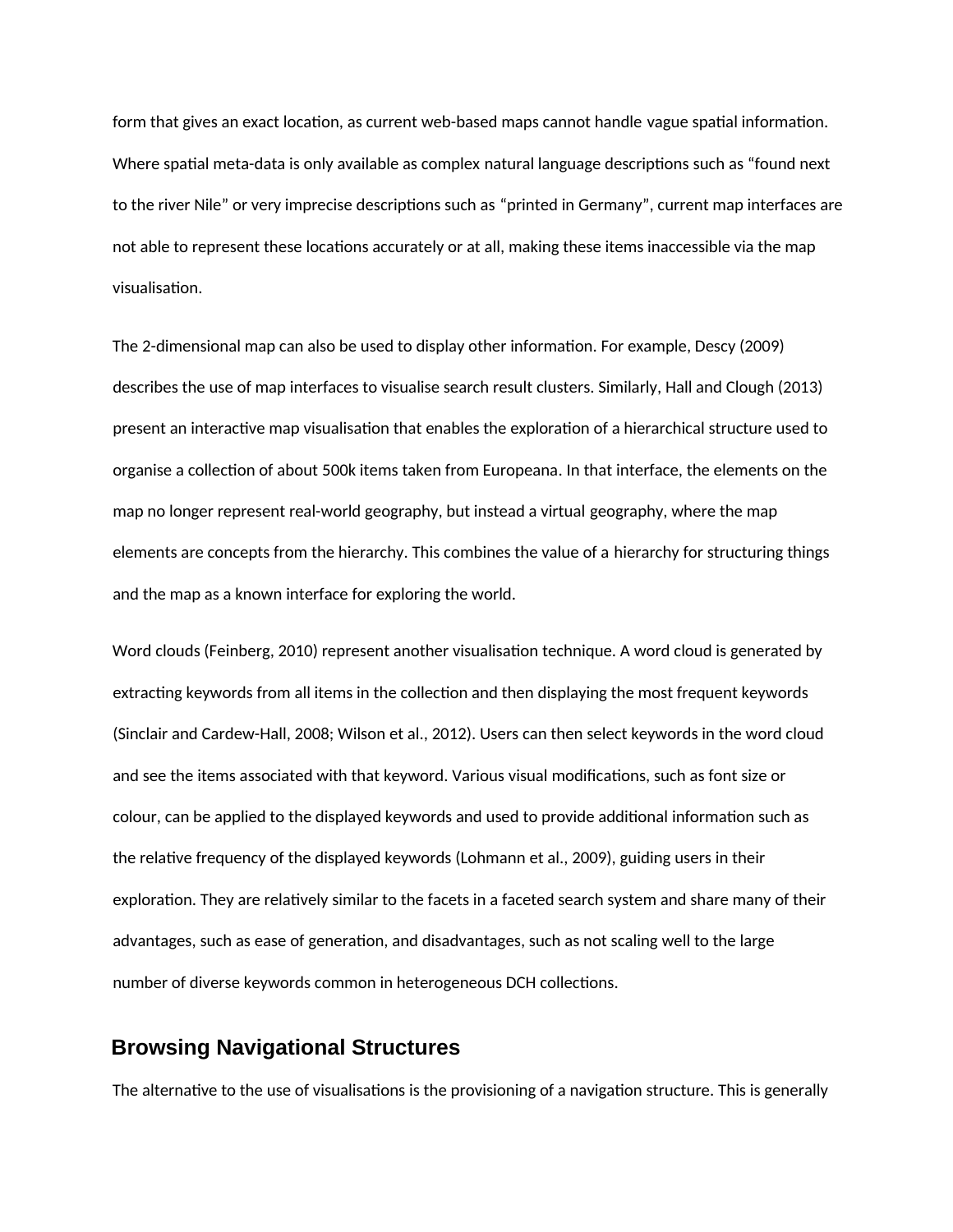provided in the form of a hierarchy or taxonomy of concepts. The hierarchical structure can either be used directly for browsing, displaying the hierarchy as a tree or can be visualised in another way, for example, tag-clouds or a map, as demonstrated in the PATHS project (Hall et al., 2014). The difficulty with these is that they require the items to be mapped into an existing hierarchy, either manually or automatically. Libraries are often at an advantage in this, as their collections tend to use a standardised classification hierarchy, which can be browsed on its own or integrated into the search process to enable a mixed search and browse interface (Golub, 2018).

### **Organising Collections**

For many browsing-based interfaces, the items in the collection need to be placed into an organisational structure of some kind. The structure then provides the links that the users use to browse the collection. Methods for undertaking this curation of items can be classified along three primary axes: manual vs. automatic methods, flat vs. hierarchical structures, and purely data-driven methods vs. methods that include external data.

### **Manual Organisation of Collections**

Manual curation (Rao et al., 1995) of an organisational hierarchy is likely to produce the highest quality and most domain-specific curation of the collection. However, it is also the most resource-intensive approach and in general for most GLAM institutions, not a viable approach, even though there is work ongoing on improving tool support for the process (see for example Rehm et al. (2019)). Libraries represent an exception in this case, as most use a standardised classification scheme, such as Dewey Decimal Classification (DDC) (https://www.oclc.org/en/dewey.html), Universal Decimal Classification (http://www.udcc.org/), Library of Congress Subject Headings

(https://id.loc.gov/authorities/subjects.html), or BISAC (Book Industry Standards and Communications)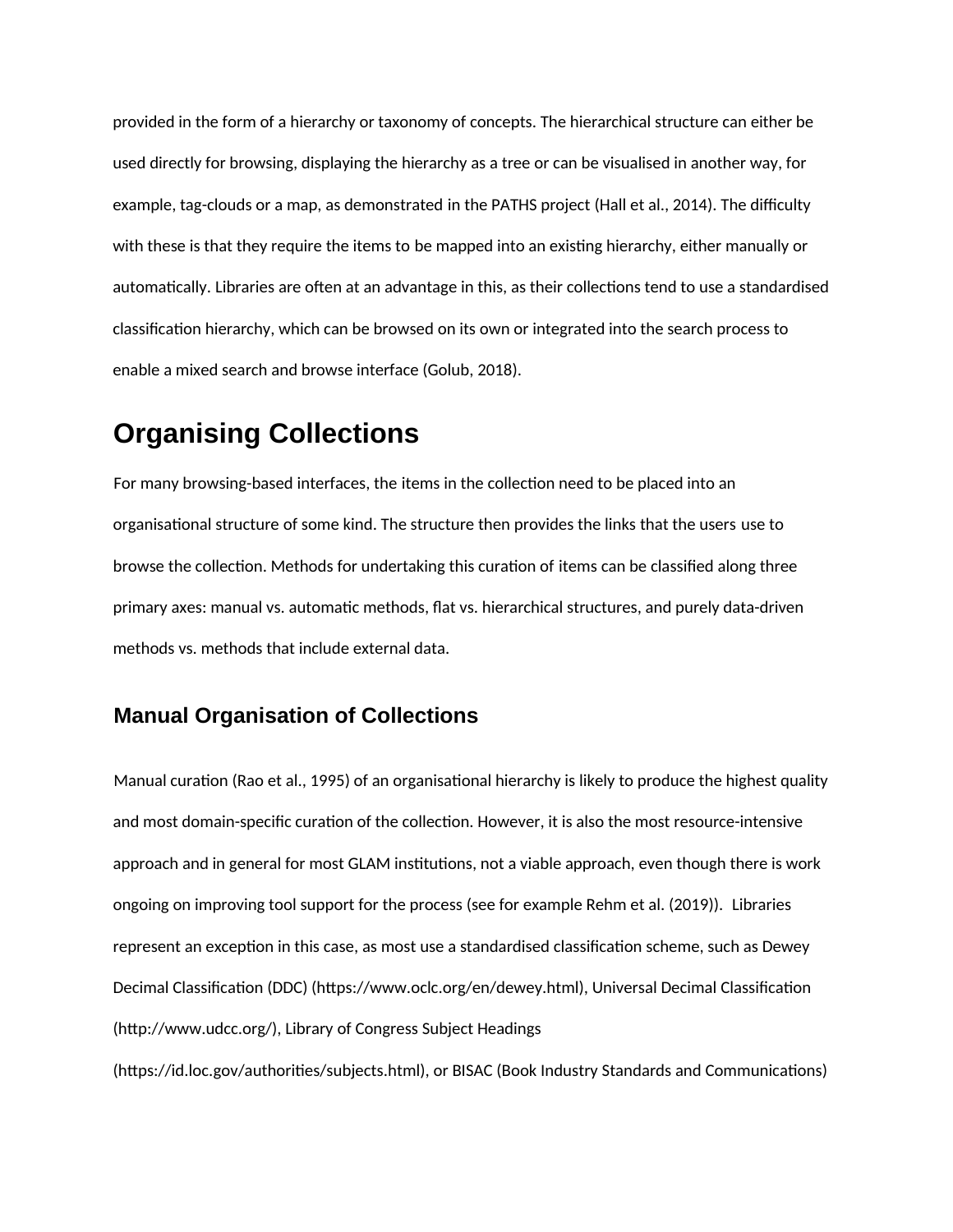Subject Headings (https://bisg.org/page/BISACEdition) to organise their collections. An in-depth discussion of these schemes is outside the scope of this chapter, but they are generally hierarchical in nature and as such can be used to support a browsing-based interface.

When it comes to manually adding a hierarchical classification scheme to collections that do not use one or do not consistently use one, rather than relying on in-house expertise, crowdsourcing is often seen as a solution to scaling up the process (Sun et al., 2015; Yagui et al., 2019), but as Yagui et al. (2019) show, evaluation and input by domain experts are still required, which means that while the resource bottleneck is reduced, it is not removed.

### **Automatic Organisation of Collections**

Automatic methods for organising collections offer a way of overcoming this bottleneck. At the simplest level, these methods employ basic clustering algorithms to create a flat partition of the collection (Hall et al., 2012a). The limitation of such a pure flat partitioning is that for larger collections, the number of partitions quickly grows to such a degree that navigating these becomes difficult. Algorithms that organise the collection into a hierarchical structure offer to address this. Such algorithms can either be purely data-driven or be based on an existing hierarchy or taxonomy.

The pure data-driven algorithms can use a variety of methods including hierarchical Latent Dirichlet Allocation (LDA) (Griffiths et al., 2003), multi-branch clustering (Liu et al., 2012), co-occurrence (Sanderson and Croft, 1999), or word embeddings (Luu et al., 2016). The advantage of these algorithms is that they do not require any external data and will place all of the concepts and items into a hierarchy. The downside is that while the arrangement of the concepts in the generated hierarchy will be "correct" as far as the algorithm is concerned, the resulting hierarchy is not guaranteed to match what people would consider an appropriate hierarchy. Depending on the algorithm, adding new data may also lead to significant changes to the hierarchy structure, which makes it harder for users to refind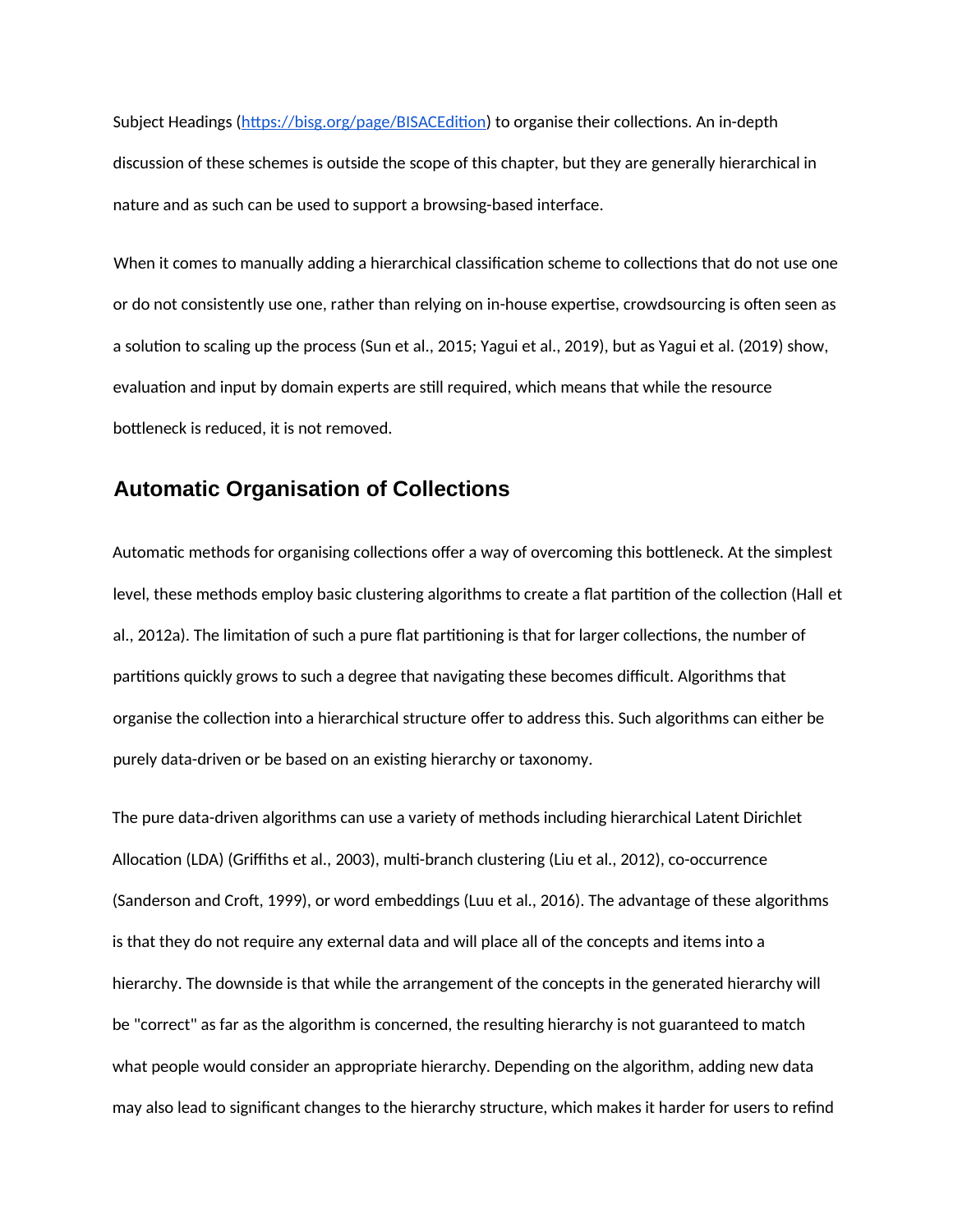things after such a change. The pure data-driven approaches are also not capable of generalising concepts, so would, for example, be unlikely to group plates and cups under the concept of crockery, unless that concept also existed in the meta-data.

Using existing hierarchies addresses these issues and in previous work a range of hierarchies have been used, including WordNet (Navigli et al., 2003; Stoica et al., 2007), Wikipedia (Milne et al., 2007; Fernando et al., 2012), and DDC (Lin et al., 2017). Other approaches have combined concepts drawn from multiple, existing hierarchies including Library of Congress Subject Headings, DBPedia, Wikidata, or the Art and Architecture Thesaurus (Hall et al., 2014; Charles et al., 2018). While the use of existing hierarchies ensures that the structure follows patterns that are closer to people's expectations of such a hierarchy, if the concepts used in the collection do not exist in the chosen hierarchy, then the affected items cannot be mapped into the hierarchy. The algorithm we present in this chapter addresses these issues and by using a mix of pure data-driven hierarchy creation together with an existing hierarchy (the Art and Architecture Thesaurus) to create an organisational hierarchy that is based on the existing hierarchy, but also includes more specific concepts derived from the items' meta-data.

## **The Digital Museum Map**

The Digital Museum Map (DMM) addresses some of the issues raised above, in particular providing an interface that is amenable to the kind of open-ended browsing discussed earlier, that scales to large collections, and that requires only minimal human input into the curation and visualisation process (https://github.com/scmmmh/museum-map, https://museum-map.research.room3b.eu/). The core idea behind the DMM's exploration interface is that the museum floor plan is an established and wellknown method for exploring a physical museum and the DMM uses the same visualisation, but this time for a virtual museum, that is automatically generated for a specific collection. Naturally such an interface is more suited for museums' and archives' collections and for a library-shelves-inspired interface see Hall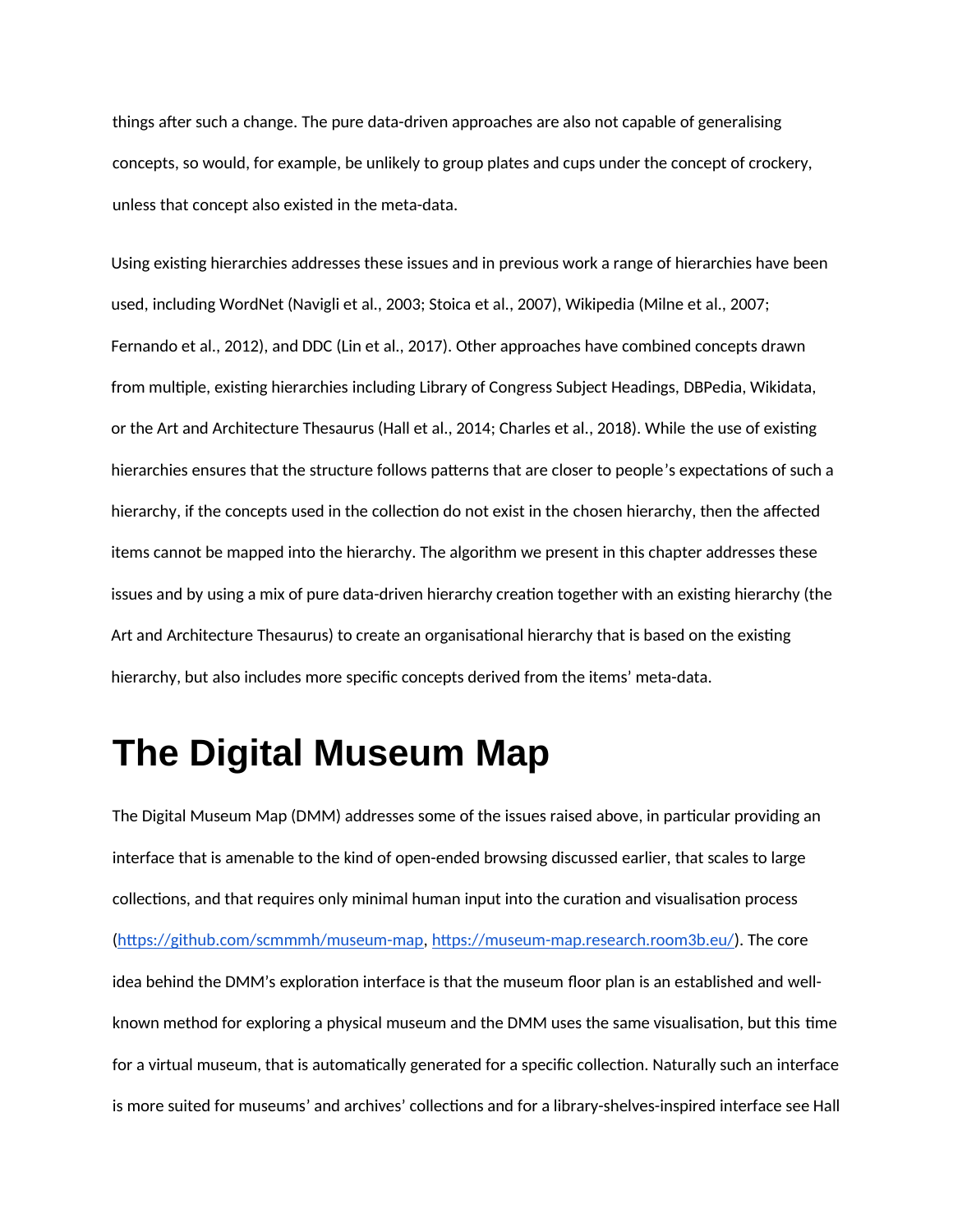The DMM is a complete redevelopment of the initial algorithms and interface (Hall, 2018), based on the experience of developing and deploying the initial DMM. In particular the new algorithm scales more easily and is less tailored to the collection used in the development process. The browsing interface has also been revised to take into account informal observations of how non-specialist users interacted with the initial DMM. It does, however, retain the main metaphor of exploring a physical museum, with different rooms, floors, and buildings.

### **Data**

The initial version of the DMM was based on a selection of objects from National Museums Liverpool. For the new version presented here, the DMM uses a collection of 14351 objects from the Victoria & Albert (V&A) museum's digital collection (https://collections.vam.ac.uk/). The items were acquired using the V&A's API and then loaded into a relational database for all further processing. The collection is representative of the kind of heterogeneity that characterises most GLAM collections and contains amongst other things pottery, paintings, prints, clothing, jewellery, designs for various types of objects, sculptures, and photographs.

Each item has a number of meta-data fields attached to it. The ones that are relevant to the DMM are the "object" field, which contains each item's primary classification (jug, earring, …), the "concepts", "subjects", "materials", "techniques", "year\_start", and "year\_end" fields, which are used in the group generation process, and the "title", "description", "physical\_description", and "notes" fields, which are used to determine similarity between items. We only use the free-text fields for the similarity calculation, as these provide the most nuanced description of the items. All of these are also displayed in the interface.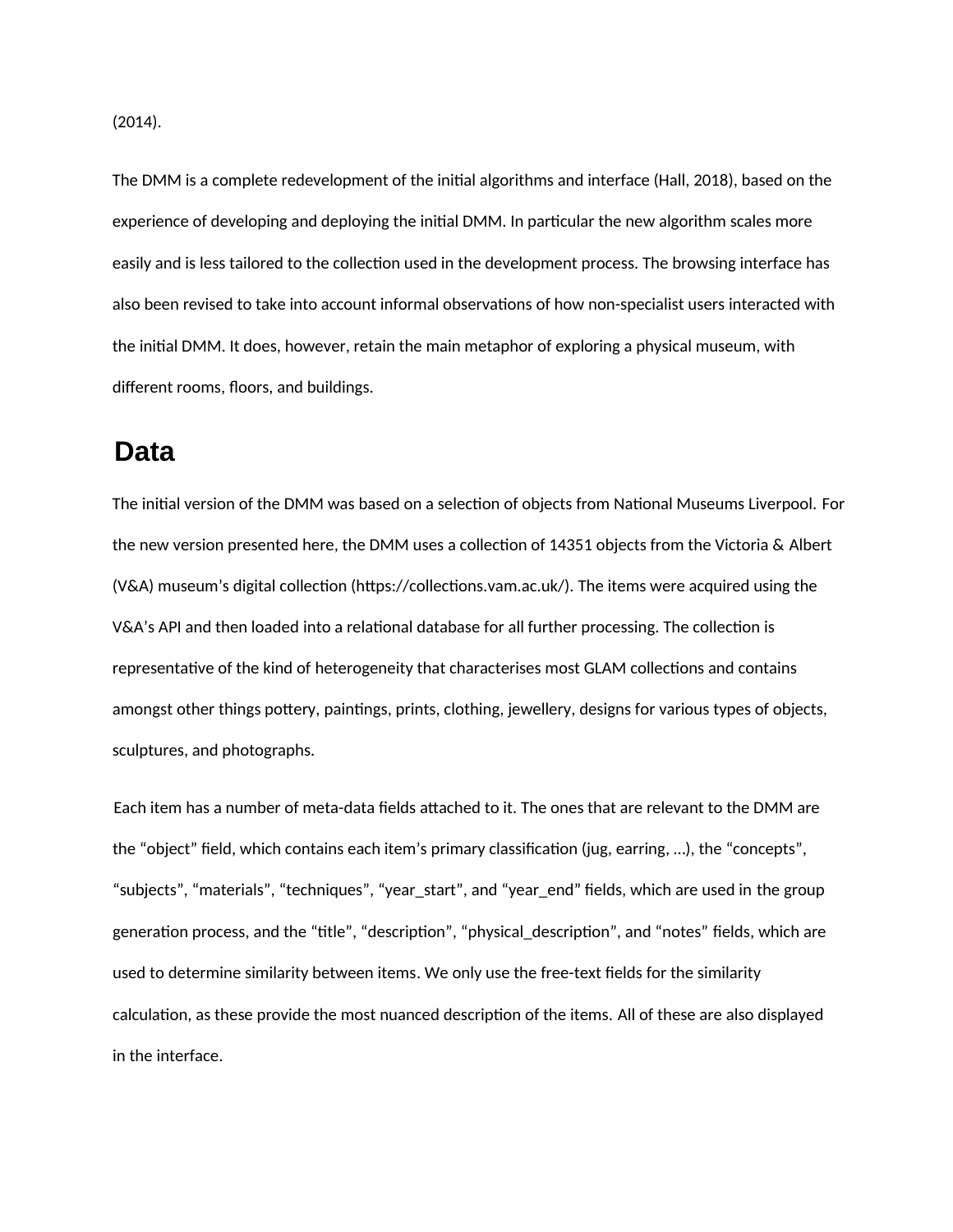### **The DMM Generation Process**

The DMM generation process is shown in Figure 1. It's aim is to transform the unstructured set of item meta-data into a set of "rooms", distributed over one or more "floors", where each "room" contains a group of similar items. It starts with an initial processing of all the items in the collection, which extends the meta-data with values required to organise the items (Classification augmentation & Similarity Vector Generation). The processed items are then grouped (Basic Group Generation) and the groups arranged into an hierarchical structure (Parent Group Generation & Large Group Splitting). Finally, the groups are placed into the floor layout (Room Layouting), which is what the users will then use to explore the collection.



Figure 1: The DMM generation process. The two steps in the item processing stage can be parallelised, but the remainder of the processing workflow is linear.

### **Item Processing**

In order to organise the items into cohesive groups based on their meta-data, the DMM has to generate two pieces of information for each item. The first is the hierarchy of classification values used to create the groups. The second is a similarity vector, which is used in the group creation and item layouting steps.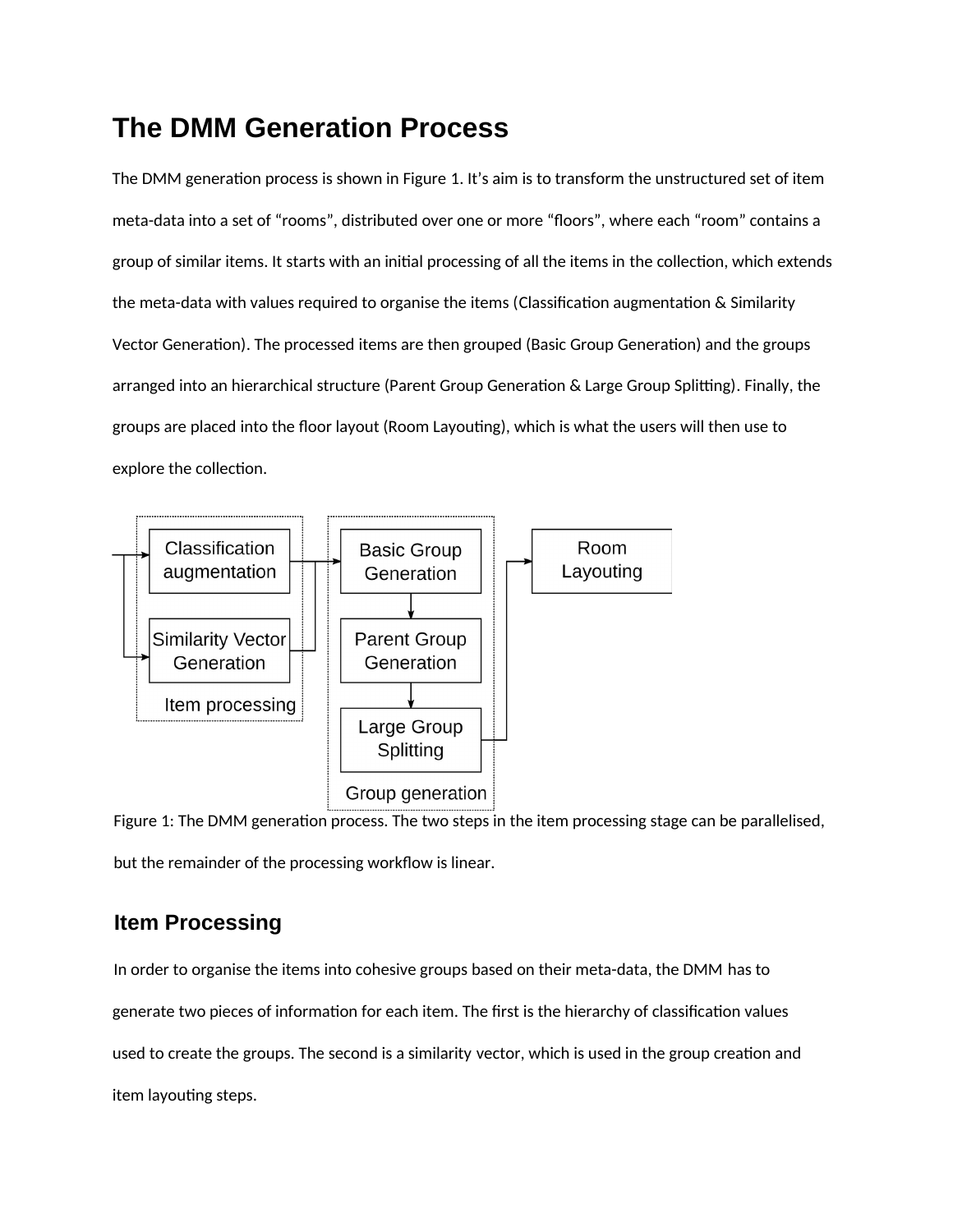#### **Classification Augmentation**

Each item's primary classification is defined by the value in the "object" field (e.g. "drawing of a wedding dress"). The values are often very specific to the individual item and if only those values were used to group the items, then a significant fraction of the collection would remain ungrouped or the resulting groups would only include a few items. To ensure the generated groups have an appropriate size, from past experience this lies between 15 and 120 items, the DMM initially employs natural language processing (NLP) techniques to extract more generic concepts from the item meta-data and then pulls in additional hierarchy information from the Getty Art and Architecture Thesaurus(AAT) (https://www.getty.edu/research/tools/vocabularies/aat/) (Petersen, 1990).

To extract the more generic concepts the DMM uses a series of heuristics that extract more generic concepts from the existing meta-data (Table 1). These are applied greedily in the order shown in Table 1 and recursively to the extracted concepts. For example, for the primary classification "drawing of a wedding dress", the "A of B" heuristic would be the first one that applies and "drawing" and "wedding dress" would be the two extracted concepts. The heuristics are then applied recursively to both the extracted concepts, resulting in the concept "dress" being extracted from "wedding dress" (using the final "A B" heuristic). The more generic concepts are added to the primary classification value to create a list of classification values ["design for a wedding dress", "wedding dress", "design", "dress"].

Table 1: The NLP heuristics. The "Heuristic" column shows the heuristic pattern, where A and B are one or more words. The "Extracted" column shows the extracted concepts and the order in which they are added to the classification value. The final column shows an example for each heuristic.

| Heuristic | Extracted | Example                             |
|-----------|-----------|-------------------------------------|
| A for B   | B, A      | Design for brooch -> brooch, design |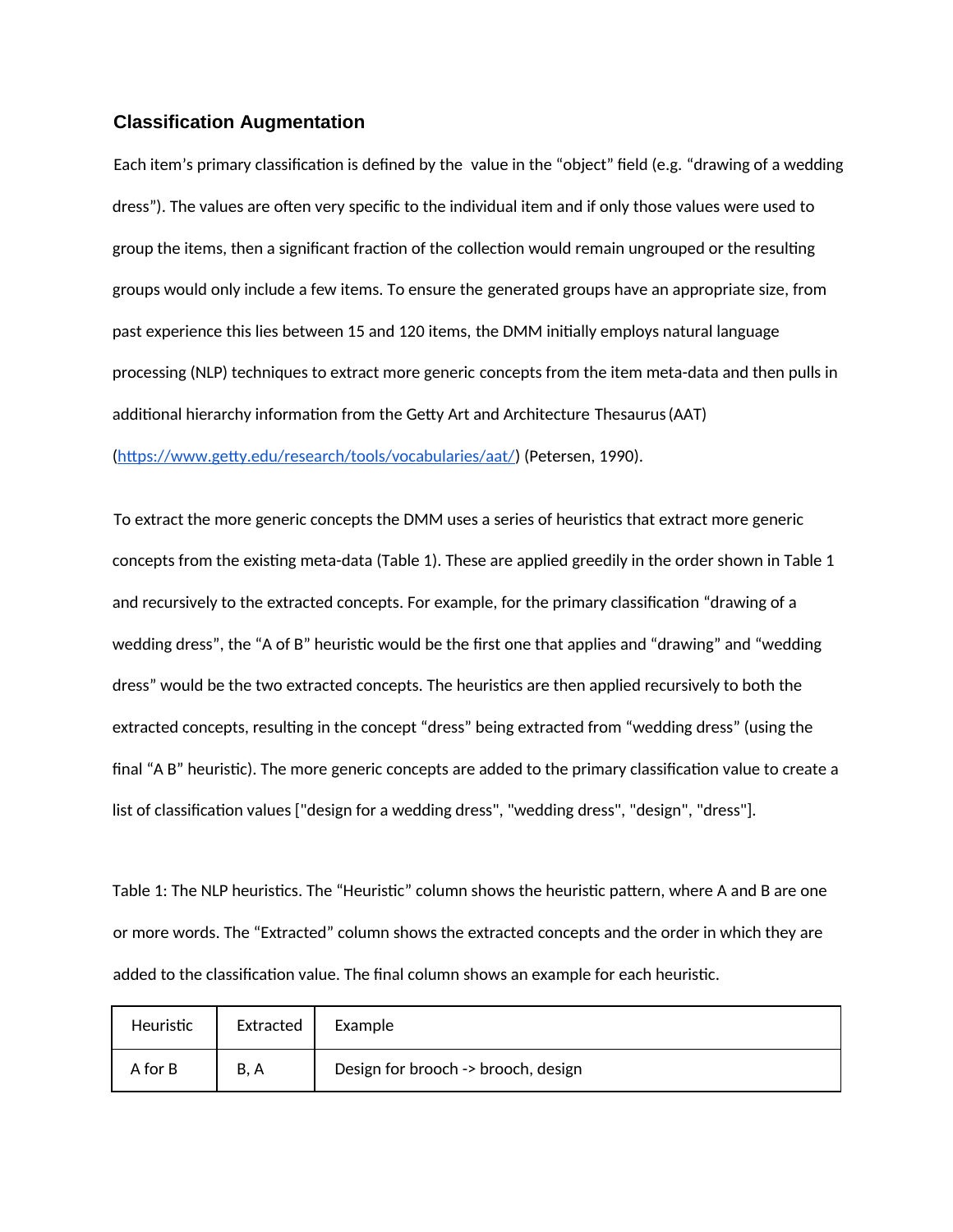| A(B)     | A, B | Cap (headgear) -> cap, headgear            |
|----------|------|--------------------------------------------|
| A with B | A, B | Cup with stand -> cup, stand               |
| A of B   | B, A | Drawing of a dress -> dress, drawing       |
| A from B | B, A | Page from a sketchbook -> sketchbook, page |
| A & B    | A, B | Cup & saucher -> cup, saucher              |
| A and B  | A, B | Cup and saucer -> cup, saucer              |
| A, B     | A, B | Bowl, fragment -> bowl, fragment           |
| A or B   | A, B | Screen or balustrade -> screen, balustrade |
| A B      | B    | Tea cup -> cup                             |

While the NLP augmentation extracts additional information from the classification value, higher level classification concepts need to be added from an external source and we use the AAT for this purpose. The AAT contains over 71k concepts (with over 400k terms for these concepts), arranged into eight faces (associated concepts, physical attributes, styles and periods, agents, activities, materials, and objects) to support catalogue and retrieve items from art, architecture, and other visual cultural heritage. In addition to a search system it provides a search API

(http://www.getty.edu/research/tools/vocabularies/obtain/download.html) and each term in the augmented classification list is sent to the API and the parent hierarchy information extracted from the result. The DMM uses caching to reduce the number of requests sent to the AAT and to improve processing speed.

Where concepts are ambiguous and thus there are multiple hierarchies, the concepts from all hierarchies are added to the classification list. We then apply some post-processing on the concepts from the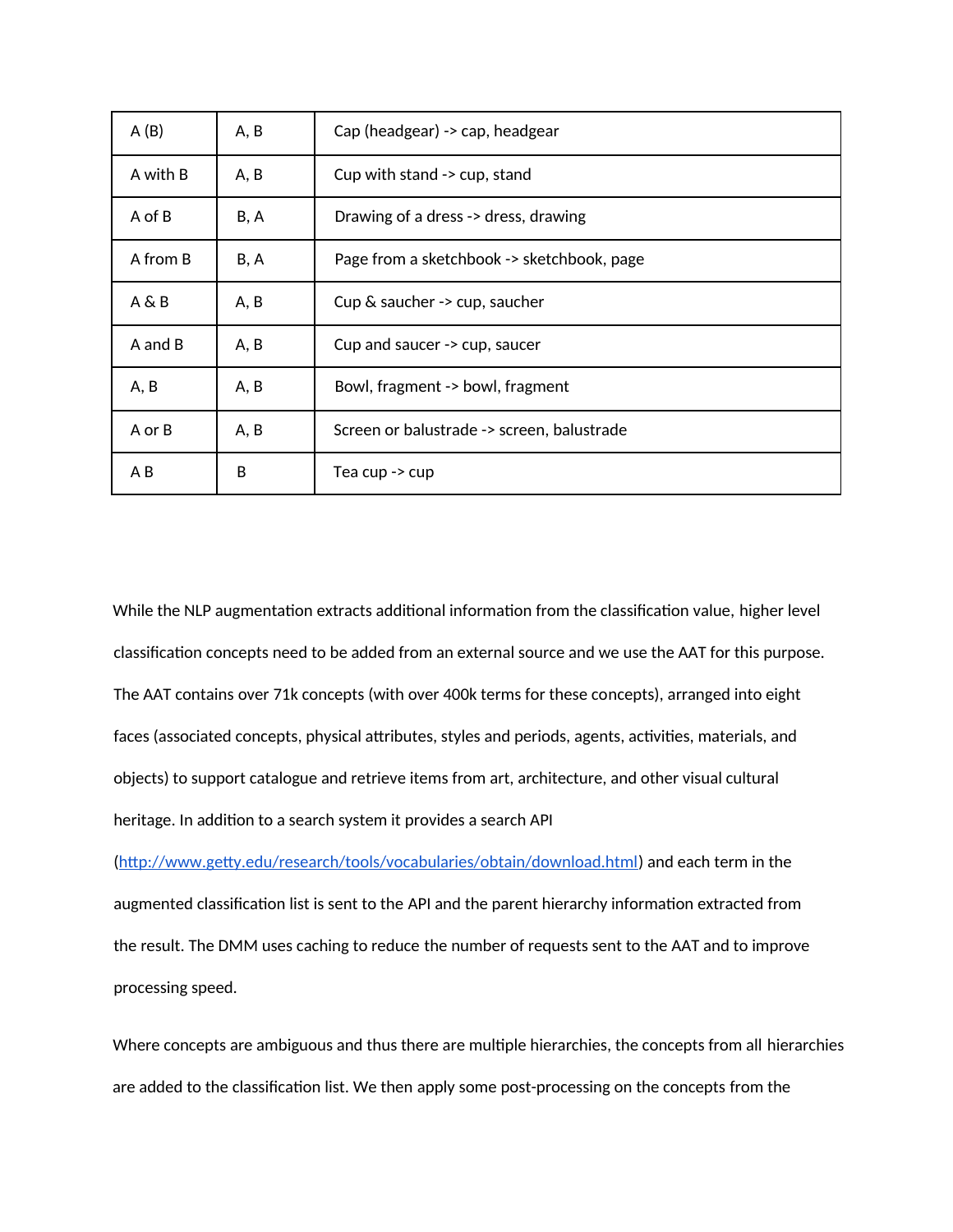hierarchies. Duplicate concepts are only added once to the classification list. Concepts that end in "genre" or "facet" have that suffix stripped and are then added to the classification list, if not already present. Finally, purely organisational sub-division concepts such as "X by Y" (for example "containers by function") are filtered. This is because while they help with organising the AAT, they are not appropriate labels for use in the DMM. The resulting augmented list of classification values is added to the item's meta-data in an additional field.

#### **Similarity Vector Generation**

When creating the groups and when arranging individual items in a group for display, the items are ordered so that similar items are placed together. There are a range of similarity measures that could be used, but here we use a very simple approach introduced in Aletras et al. (2013). The similarity measure first creates a Latent Dirichlet Allocation (LDA) model (Blei et al., 2003) for all items in the collection and then calculates the topic vector for each item. Item similarity can then be calculated using cosine similarity between pairs of topic vectors.

The LDA model is created based on the contents of the "title", "description", "physical\_description", and "notes" fields. For each item the four fields are concatenated and then tokenised using the open-source NLP library Spacy (https://spacy.io). Punctuation and space tokens are filtered and the remaining tokens stored in the item's meta-data. Using these tokens, we generate a 300 topic LDA model using the Gensim topic-modelling library (Rehurek and Sojka, 2010). We use Gensim's default dictionary extremes filtering settings of removing all tokens that occur less than 5 times or in more than 50% of all items. However, we use all remaining tokens, rather than the default setting of keeping only the 100000 most frequent tokens. This is necessary as some items have very little text and thus very few tokens. Filtering infrequent tokens would lead to these items not having any topics assigned to them. We then calculate the topic vector for each item and store the resulting vector with the item.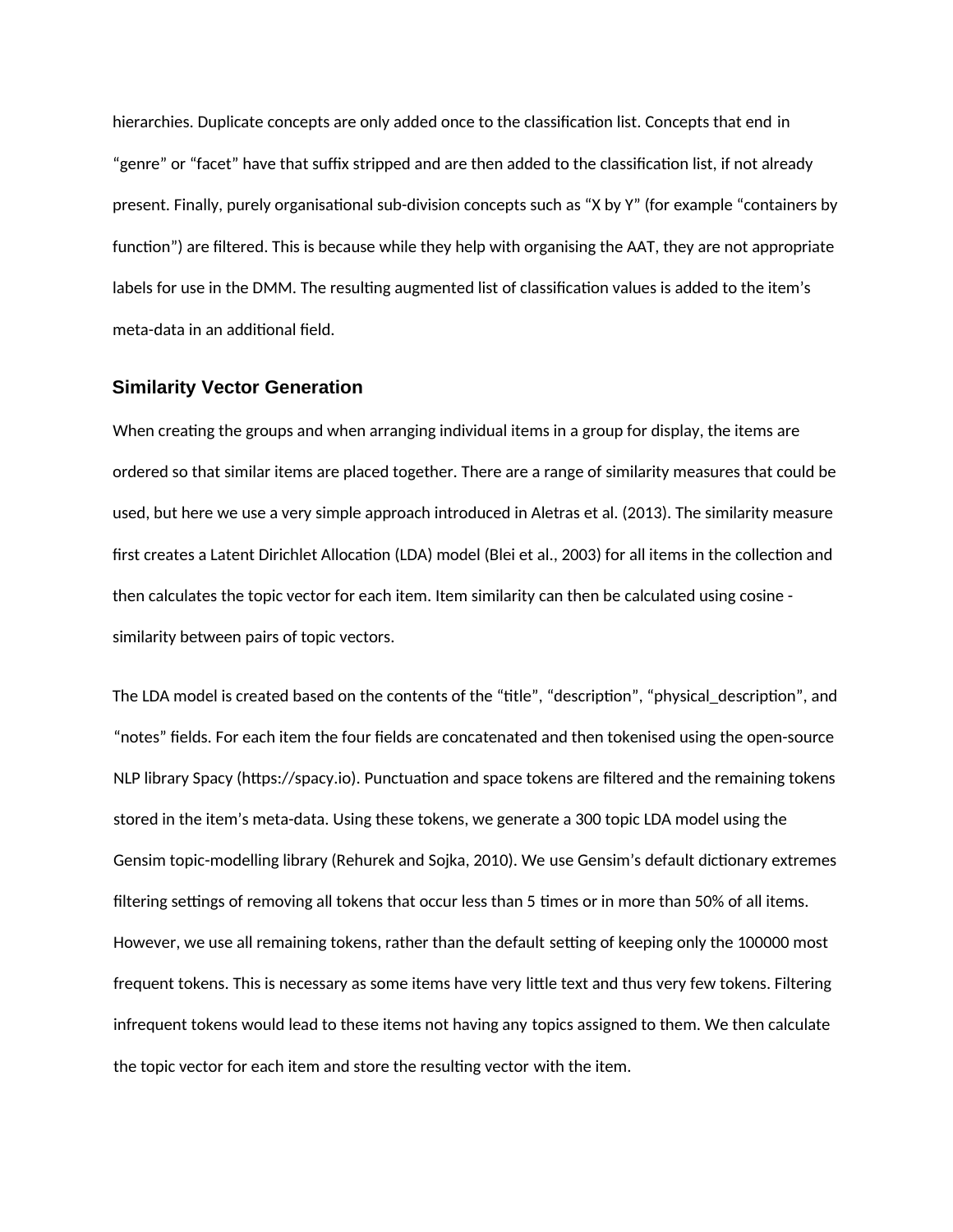#### **Group Generation**

The second step is the creation of groups, where each group has between 15 and 120 items in it. The limits are based on experience, but are fully configurable. In particular, the lower boundary can be increased, if the collection is more homogenous and there are fewer uncommon classification values. As shown in Figure 1, generating the groups consists of a number of steps. First, the basic groups are generated and post-processed, then they are arranged into a hierarchy, which is then cleaned, before splitting any remaining, large groups.

#### **Generating the Basic Groups**

Unlike the initial DMM, which took a top-down approach, in the current DMM we take an iterative, greedy, bottom-up approach to grouping the items. The generation is based on the lists of classification values created earlier during the item processing. In each iteration the algorithm first calculates the frequencies for all classification values of those items that have not yet been assigned to a group. We filter all values that occur less than 15 times and from the remaining values the algorithm selects the value with the fewest occurrences. A new group is created for this value and all unassigned items that have that value are assigned to the new group. The algorithm then moves on to the next iteration, until no values remain that occur at least 15 times.

The reason for selecting the classification value with the fewest occurrences is that this is likely to create more cohesive and size-wise more displayable groups of items. At the same time the greedy, bottom up approach can lead to a situation, where some items are not allocated to any group, even though they share a concept with at least 15 other items. This is because the other items may have been allocated to another group, based on another concept, reducing the number of unallocated items with the first concept to below 15. For the current collection, the algorithm fails to allocate 101 (0.7%) items. A manual analysis of these items indicates that the majority fall into three categories: items with very specific classifications that neither the NLP nor the AAt processing can group (e.g. "copy of the hedda"),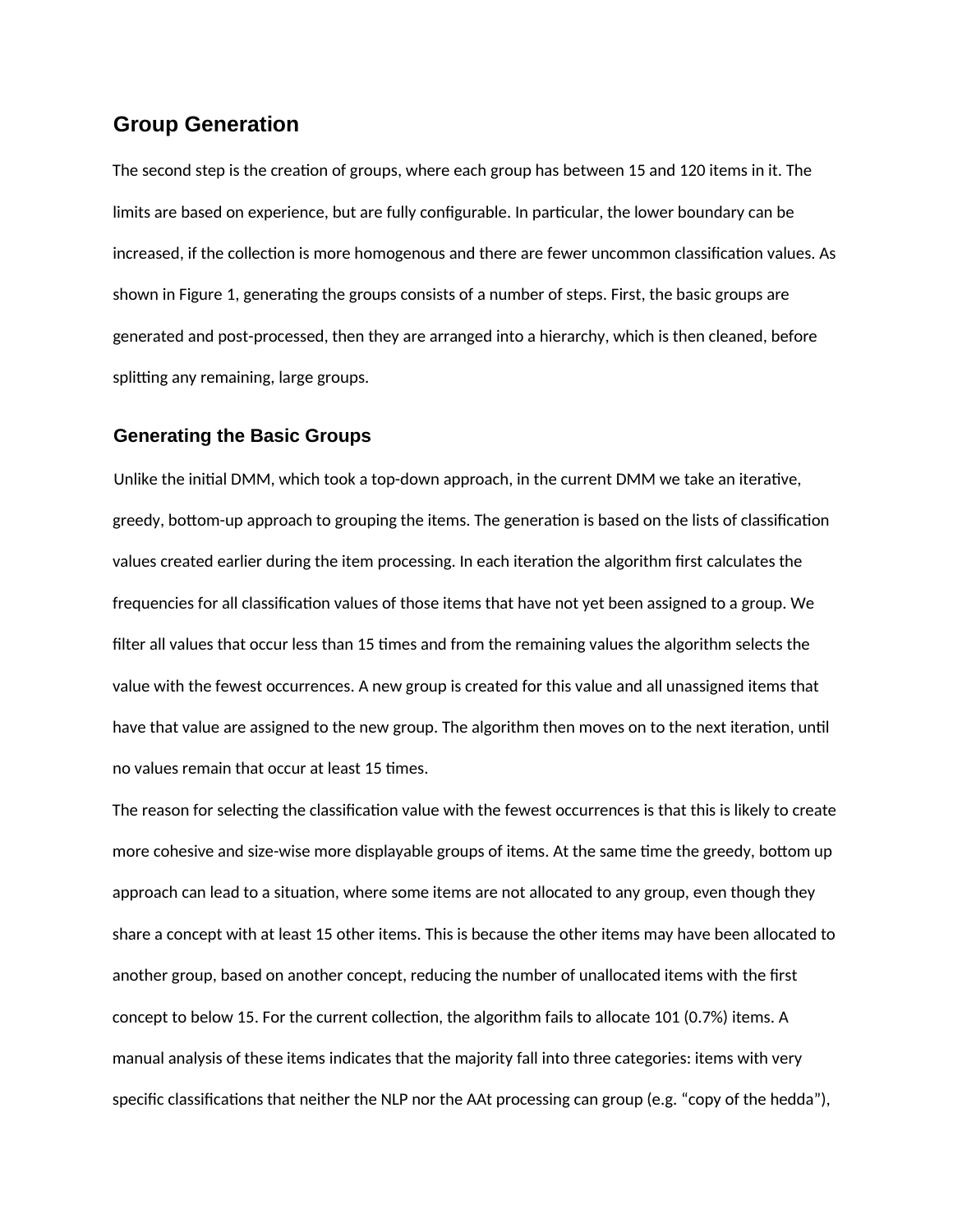items where there are only one or two of that type in the collection (e.g. "gun"), or concepts for which the AAT API does not return a result (e.g. "Tea-urn").

For future work it may be worth considering whether the similarity vectors could be used to assign the unallocated items to groups. Alternatively, the items may be placed in the "corridors" of the visualisation or simply grouped together in an "Odds & Ends" group.

In the original source data, the classification value is generally in the singular form, while the AAT generally uses the plural form. Because the data-driven generation algorithm does not take this into account, there is the potential for one group to exist with the singular form of a concept and a second one with the plural form. In a post-processing step, we identify all singular-plural pairs, re-assign the items from the singular to the plural form group, and delete the singular form group. We retain the plural form, as this form is more appropriate when labelling rooms.

#### **Adding Parent Groups**

The DMM does not use the hierarchical structure for navigation by the user. However, when organising the groups into the 2-d layout, we want related groups to be placed close to each other and to achieve that, we need to organise the groups into a hierarchy. In practice, because the AAT is organised into eight facets that do not have a shared parent, there will not be a single hierarchy, but initially up to eight hierarchies.

To create these hierarchies, we first determine the AAT hierarchy for each group's concept. Then for each concept in the hierarchy, a group is created, unless that group already exists and the parentchild relationship between the hierarchy concepts is set. If no match is found in the AAT, then the NLP augmentation, as described earlier, is applied to the group's concept. If for any of the new concepts identified by the NLP augmentation, there is already a group, then the current group is added as a child under that group. If no group exists for any of the concepts identified by the NLP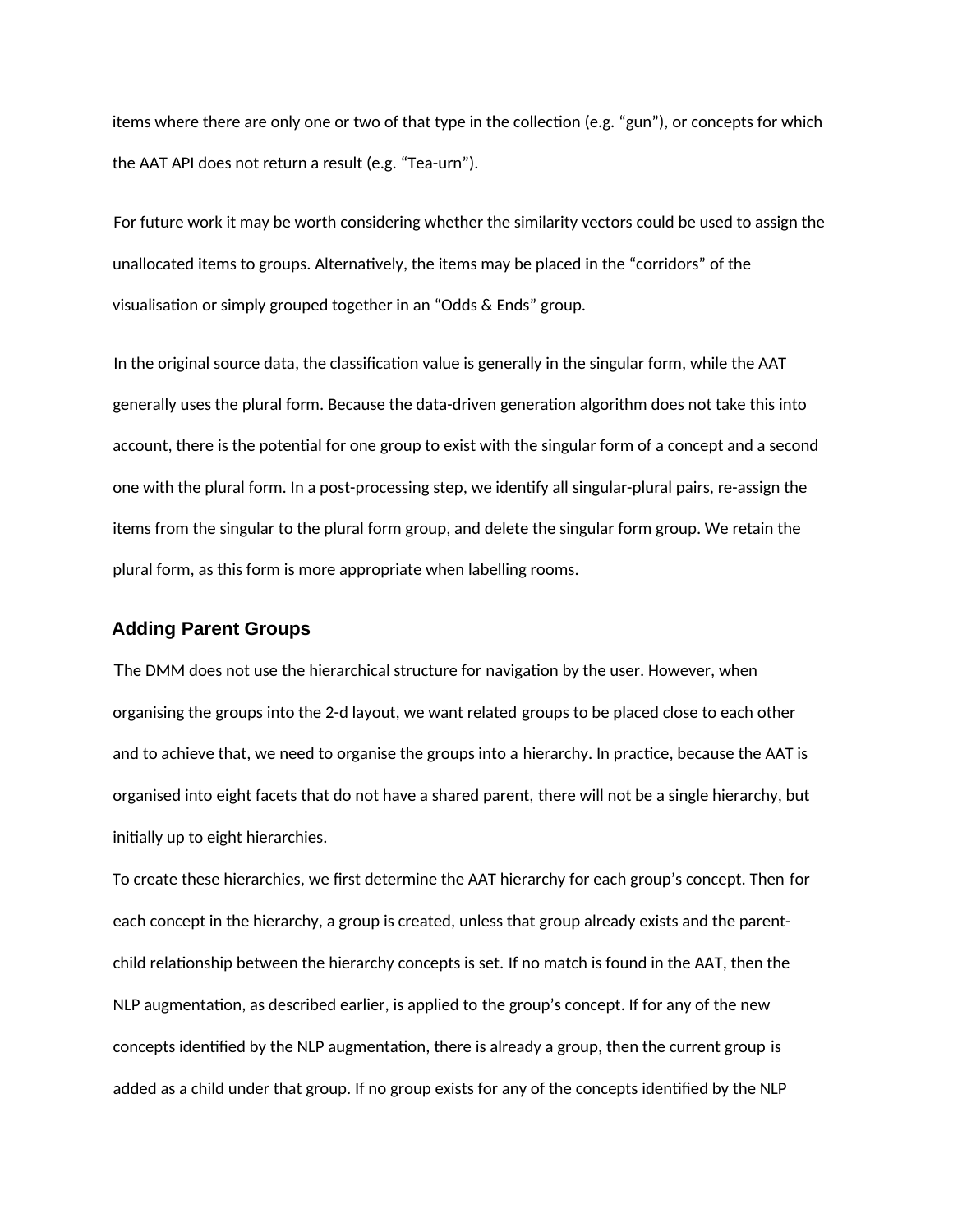augmentation, then each concept is looked up in the AAT. The current group is then assigned to the first hierarchy that is found in the AAT.

After the hierarchies have been created, two post-processing steps are applied. First, any groups that have only a single child group and no items are pruned, as they don't add any useful information. Second, for any group that has both child groups and items, the items are added into a new group that has the same label as the original group and the new group is added as a child to the original group. This ensures that items are only placed in the leaf nodes, which makes the layouting algorithm simpler.

#### **Splitting Large Groups**

At this point there will be a small set of topics with more than 120 items. For the room layouting we have defined 120 items as the maximum number of items per room. These groups thus need to be split into smaller sub-groups, before they can be placed into rooms. When splitting these we treat groups with between 120 and 300 items separately from those with over 300 items. For groups of the first type, we first attempt to split them by time and if that does not produce a split, then they are split by similarity. For the larger groups, we first attempt to split them by one of four attributes ("concepts", "subjects", "materials", "techniques"). If that does not work, then we attempt to split by time and if that does not work, then by similarity.

When splitting by attribute, the approach is similar to that used when generating the basic groups. First we calculate the frequency of all attribute values, filtering those attribute values that occur less than 15 times or cover more than two-thirds of the items, as neither are appropriate for splitting the group. Next, we check that the remaining attribute values cover at least 90% of the items. We then sort the attribute values by increasing frequency and then iterate over the sorted attribute values, assigning items to the first value that they have. The new groups are all labelled with the label of the original group plus their attribute value. Finally, any items that are not allocated to an attribute value group are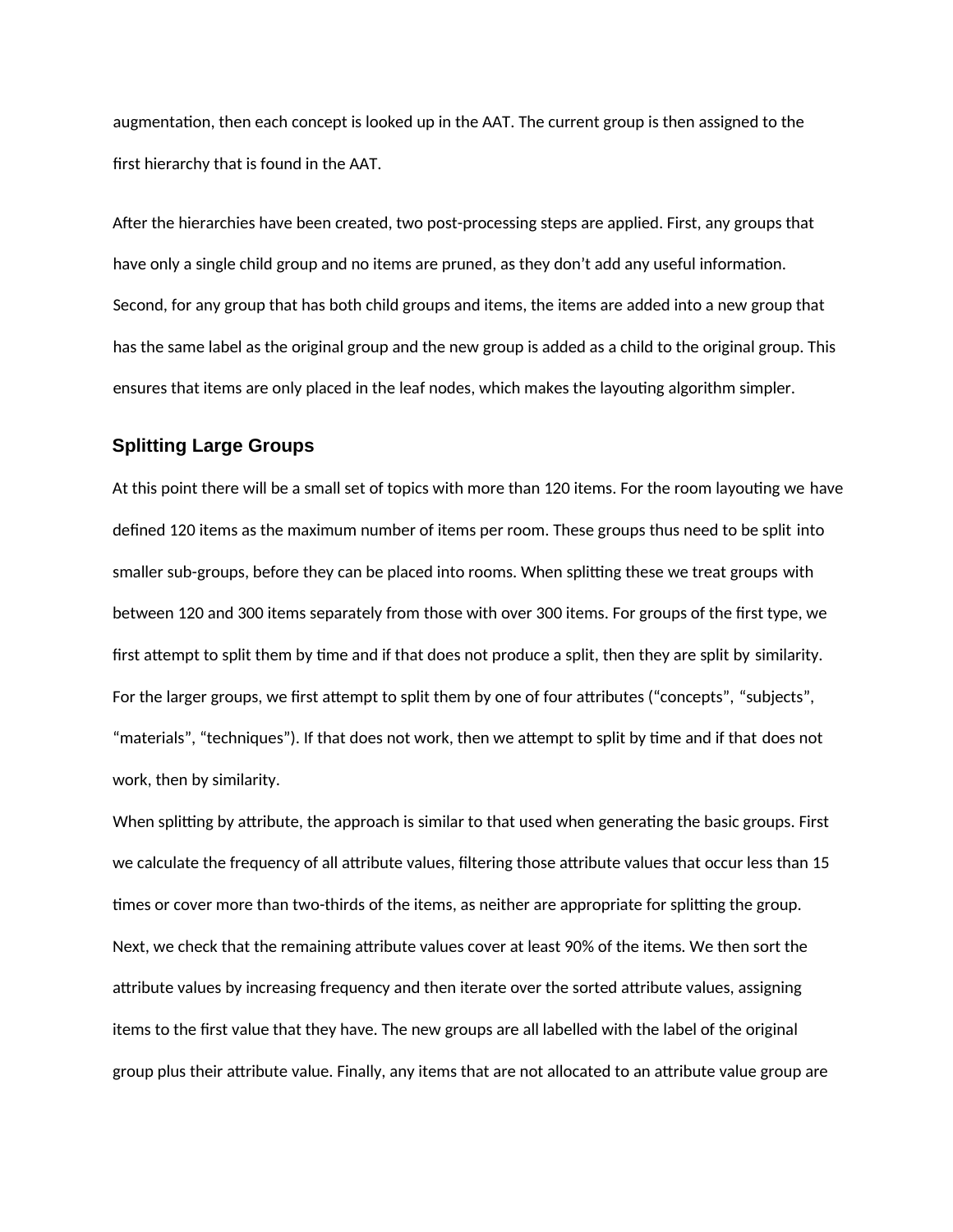placed into a new group with the same label as the original group.

If no attribute can split the group, or if the group has less than 300 items, then an attempt is made to split the group by time. In order to split the group by time, at least 95% of items in the group must have a temporal attribute set. Then the number of items per year is counted and the earliest and latest year determined. If the time span defined by the earliest and latest year is greater than 10 years and less than or equal to 100, the group is split by decade. If the time span is greater than 100, it is split by century. In either case the items are then sorted by the temporal attribute and placed into decade or century bins. Where temporally adjacent bins have less than 100 combined items, the bins are merged. For each unmerged bin, a new sub-group is created, labelled by the name of the parent group and the time period it covers. Any items that do not have a temporal attribute are placed in a new sub-group, with the same label as the original group, as is done when splitting by attribute case.

Finally, if neither attribute nor temporal splitting are possible, then the large groups are split into smaller groups using the item similarity. In this approach the items are first sorted using a greedy algorithm. The first item is copied from the input list to the sorted list and set as the current item. Then the current item's similarity to all unsorted items is calculated, using cosine similarity of the topic vectors calculated earlier. The most similar item is added to the sorted list and set as the current item. This is repeated until all items have been sorted. The sorted list is then split evenly into bins, with the number of bins calculated as the number of items in the group divided by 100. For each bin a new sub group is added, with the same label as the original group.

Overall, for the 14351 items, the algorithm generates a total of 390 groups in 7 hierarchies. Of these 286 are leaf groups, which contain items, and which are used in the next layouting step.

### **Room Layouting**

Unlike the group generation, which is completely automatic, the room layouting requires some manual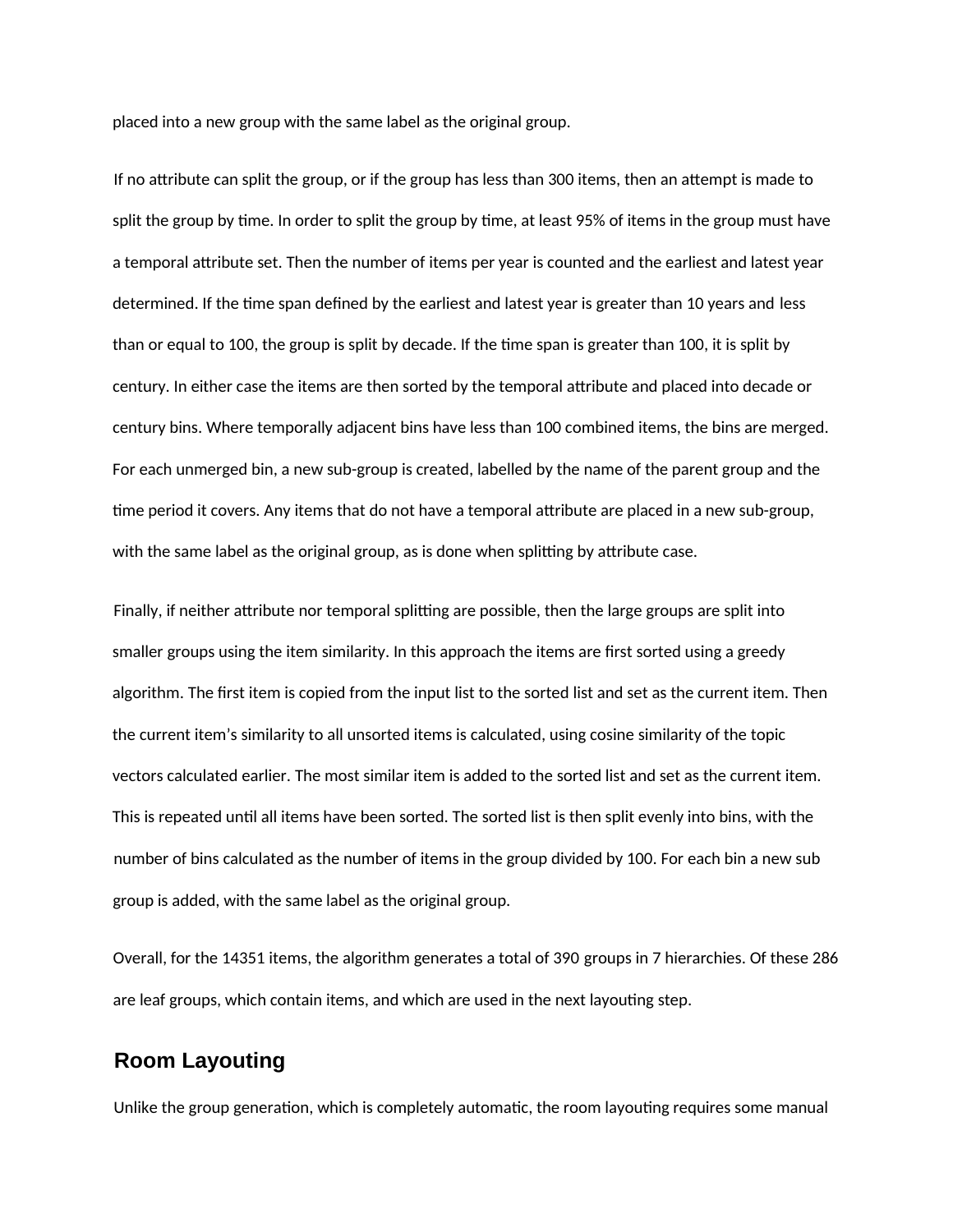input: a 2-d floor layout, a list of rooms with their maximum sizes, and the order in which the rooms should be processed. Each room has a set maximum number of items that it can contain. In the hierarchies created in the previous step, only the leaf nodes contain items, so only those are fed into the room layouting algorithm. To ensure that related leaf nodes are placed as closely as possible, the list of leaf groups to layout is generated by walking the trees in a depth-first manner.

To assign the groups to rooms, the algorithm loops over the list of rooms. It then checks if the next unassigned group has less items than the room can contain. If this is the case, then the group is assigned to the room. Then the algorithm repeats this process for the next unassigned group. If the next unassigned group has more items than the current room can contain, then that room is left "unused".

If, after all rooms have been assigned one or more groups, there are still unassigned groups, a new "floor" is created with a new list of rooms and the assignment algorithm restarts with the new list of rooms. This process is repeated until all groups have been assigned to rooms. In the case of the example collection, the 286 leaf groups are assigned to 286 rooms, spread over 5 floors (an example of a single floor's layout is shown in Figure 2). The rooms, spread across the floors, together with the assigned groups are then used by the browsing interface to let the user explore the collection.

### **Browsing Interface**

Figure 2 shows the main floor plan interface the users use to explore the collection. As the screenshot shows, because the floorplan is provided, the resulting layout looks very natural and similar to a physical museum's layout. Using the arrows next to the floor number, the user can move between the different floors. When moving the mouse over the floorplan, the user is shown a sample image taken from the items in that room. We are currently experimenting with how many samples to show and how to generate a brief textual summary of the items, to give the user a better idea of what the room contains.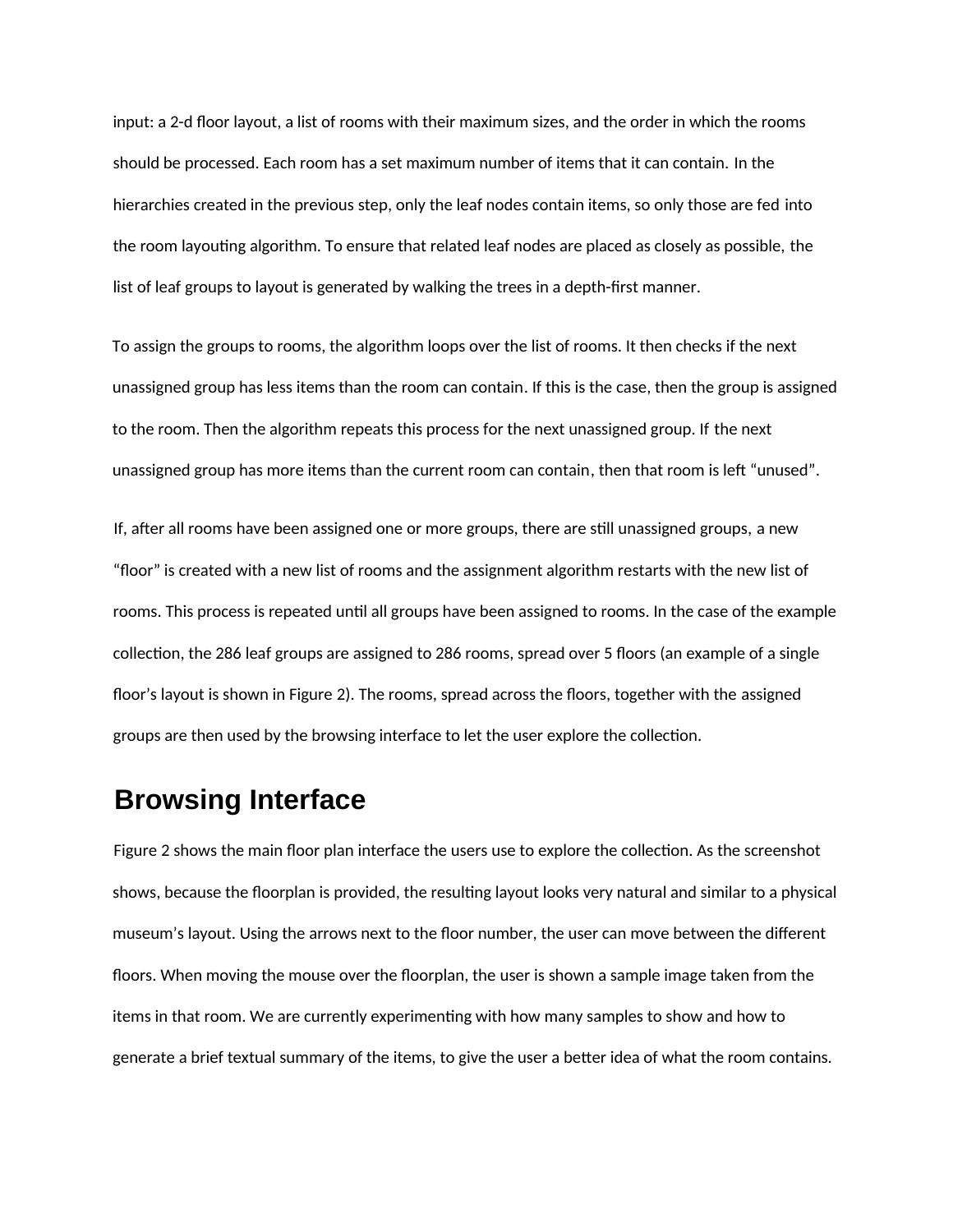When viewing a room, the items are arranged based on the similarity vectors calculated earlier and sorted using the greedy algorithm described earlier. To navigate between the rooms the user can always show the floorplan. Additionally, where the map shows "doors" between the current room and another room, a link is shown in the room view, allowing the user to move from room to room, exploring the museum. By clicking on a single item, the user can show a relatively standard detail-view of the item and



e 2: The Museum Map browsing interface showing the floorplan interface for exploring the collection in the foreground and the grid of items for a single room in the background. The currently visited room is highlighted, as is the room the user has moved their mouse over. For the room the user's

mouse is hovering over, a preview is shown in the bottom-left corner.

# **Conclusion**

The digital cultural heritage collections created through the digitisation of GLAMs' holdings have made available vast numbers of digital items to everybody. However, non-specialist users generally lack the expertise needed to access these successfully. Various approaches have been made to open the digital collections of GLAMs to wider audiences. From improving simple search boxes by adding facets to the search interface, all the way to browsable, visual interfaces under the label of rich prospect browsing or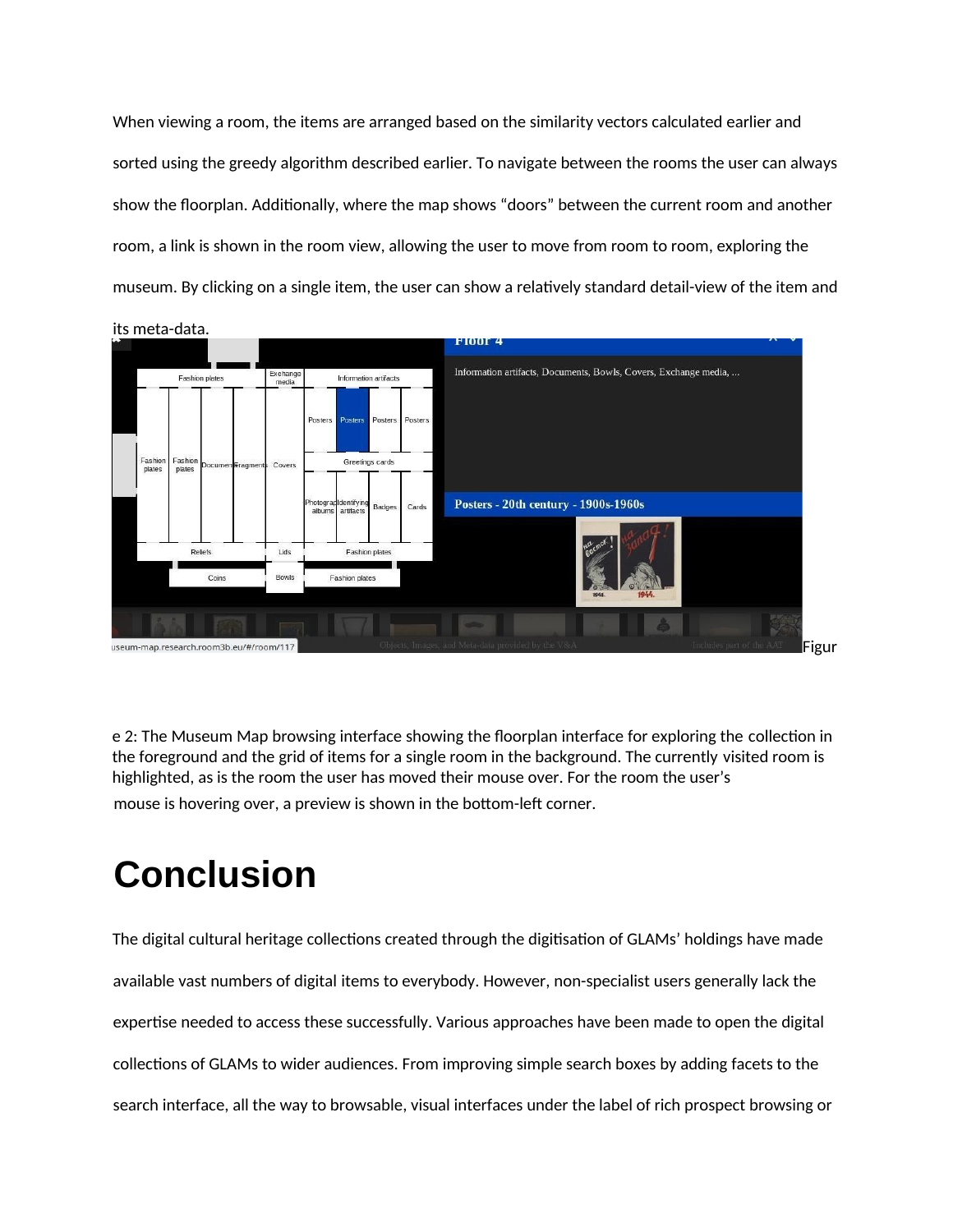generous interfaces designed to overcome the inadequacies of the search-only and faceted search interfaces (Vane, 2020). However, none of the browsable, visual interfaces have seen any widespread uptake, in part because they are time-consuming and expensive to design and develop and are usually built for one specific collection (Haskiya, 2019). As a result, they tend not to be applied to collections other than the one they were made for.

The open-source Digital Museum Map (DMM) system presented in this chapter addresses this limitation by providing a generous, browsing-based interface that can be applied to any collection and that generates the interface with minimal manual input (https://github.com/scmmmh/museum-map, https://museum-map.research.room3b.eu/).

This chapter illustrates that while there has been some work looking at moving beyond search as the interface for exploring large DCH collections, the area is still in its infancy and has a large number of open questions that need investigation, some of which are discussed below.

The biggest is how to evaluate the success of an interface designed for open-ended exploration. As such an interface is designed for users with no or at most a very vague information need, how does one judge to what degree the interface has worked for them? Is it a success if the users are engaged with the system? If they spend longer exploring than with standard search systems? If they return at a later point? If they show an increase in knowledge of some kind? Developments in this area are particularly crucial, as they will enable comparisons between solutions, transforming research in this area from the current more exploratory approach into a more formal structure.

Another major direction for future work highlighted by this chapter is how to generate an overview or summary of the items in the collection. Such an overview would always be based on a sample drawn from the collection and the sample would have to be both representative of the whole collection and also enticing enough that it engages users and encourages exploration. This requires developing an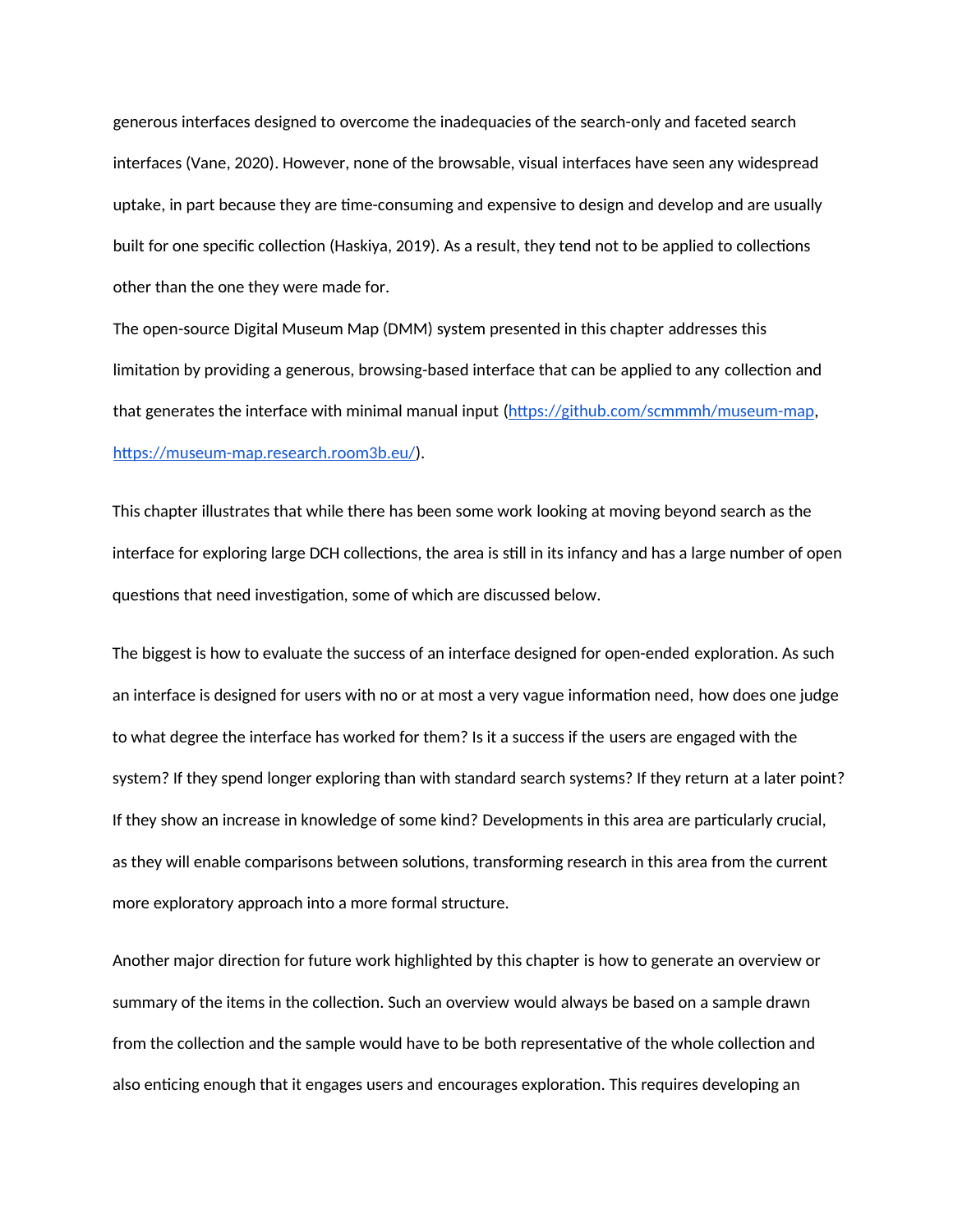understanding of what makes a "good" sample, what makes an "interesting" item to sample from the collection, and how these items should be tied together and presented to the user. It is also necessary to investigate whether such an overview sample should be static, change with each viewing, or mix static and dynamically selected items.

How to make browsing interfaces scale not just to tens of thousands of items, but to millions of items, is another open research question for browsing systems. The DMM interface enables one possible approach, which is grouping together the "floors" into "wings", "galleries", or "museums" to create a navigation hierarchy, allowing the visual metaphor to scale. Scaling to this size also requires the addition of some kind of horizontal browsing support, most likely in the form of recommendations. While there has been much work on recommendation in general, little is known about what type of recommendation users would like to see in a DCH context, in particular how interested and open users are towards recommendations that have the potential to surprise them.

While there has been some work on integrating search and browse functionality into one combined interface (Hall, 2014; Golub, 2018), in general they are often treated as separate interaction modes. How to integrate the two more deeply and allow for the user to seamlessly switch between them remains an open question.

Finally, in addition to evaluating the system as a whole, we are also in the process of setting up evaluations for individual parts of the DMM, including the classification augmentation, similarity calculation, and group generation, in order to develop an in-depth understanding of how to create a high-quality structure for exploration.

# **References**

Agirre, Eneko, Nikolaos Aletras, Paul Clough, Samuel Fernando, Paula Goodale, Mark Hall, Aitor Soroa,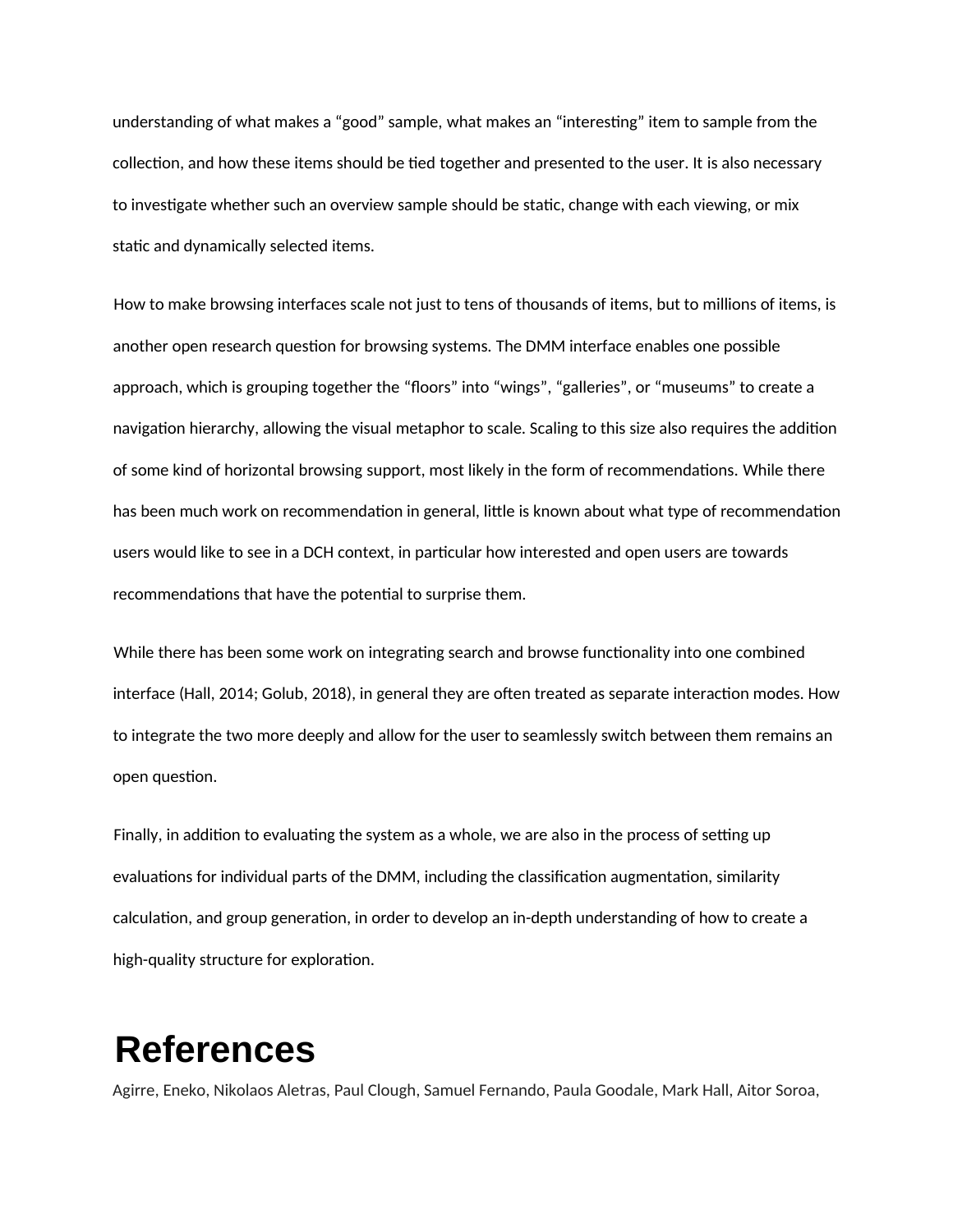and Mark Stevenson. 2013. "Paths: A system for accessing cultural heritage collections." In *Proceedings of the 51st Annual Meeting of the Association for Computational Linguistics: System Demonstrations*, pp. 151-156. Association for Computational Linguistics.

Aletras, Nikolaos, Mark Stevenson, and Paul Clough. 2013. "Computing similarity between items in a digital library of cultural heritage." *Journal on Computing and Cultural Heritage (JOCCH)* 5, no. 4: 1-19.

Belkin, Nicholas J., Robert N. Oddy, and Helen M. Brooks. 1982. "ASK for information retrieval: Part I. Background and theory." *Journal of documentation*.

Biedermann, Bernadette. 2017. "'Virtual museums' as digital collection complexes. A museological perspective using the example of Hans-Gross-Kriminalmuseum." *Museum Management and Curatorship* 32, no. 3: 281-297.

Blei, David M., Andrew Y. Ng, and Michael I. Jordan. 2003. "Latent dirichlet allocation." *the Journal of machine Learning research* 3: 993-1022.

Borgman, Christine L. 2010. "The digital future is now: A call to action for the humanities." *Digital humanities quarterly* 3, no. 4.

Bates, Marcia J. 1989. "The design of browsing and berrypicking techniques for the online search interface." *Online review*.

Bates, Marcia J. 2007. "What is browsing-really? A model drawing from behavioural science research.". *Information Research* 12, no. 4. [Available at http://InformationR.net/ir/12-4/paper330.html]

Charles, Valentim, Hugo Manganinhas, Antoine Isaac, Nuno Freire, and Sergiu Gordea. 2018. "Designing a multilingual knowledge graph as a service for cultural heritage–some challenges and solutions." In *International Conference on Dublin Core and Metadata Applications*, pp. 29-40.

Coburn, John. 2016. "I don't know what I'm looking for: Better understanding public usage and behaviours with tyne & wear archives & museums online collections." *MW2016: Museums and the Web* 2.

Coudyzer, Eva, and Anna van den Broek. 2015. "Europeana Exhibitions: A Virtual Trip through Europe's Cultural Heritage, Interview with Anna van den Broek." *Uncommon Culture*: 47-54.

Denbo, Seth, Heather Haskins, and David Robey. 2008. "Sustainability of Digital Outputs from AHRC Resource Enhancement Projects." *Arts and Humanities Research Council, available at: www. ahrcict. rdg. ac. uk/activities/review/sustainability08. pdf (accessed 26/11/2020)*.

Descy, Don E. 2009. "Grooker, KartOO, Addict-o-Matic and More: Really Different Search Engines." *TechTrends* 53, no. 3.

Düring, Marten, Lars Wieneke, and Vincenzo Croce. 2015. "Interactive networks for digital cultural heritage collections-scoping the future of histograph." In *International Conference on Web Engineering*, pp. 613-616. Springer, Cham.

Eklund, Janice L. 2011. "Cultural objects digitization planning: Metadata overview." *Visual*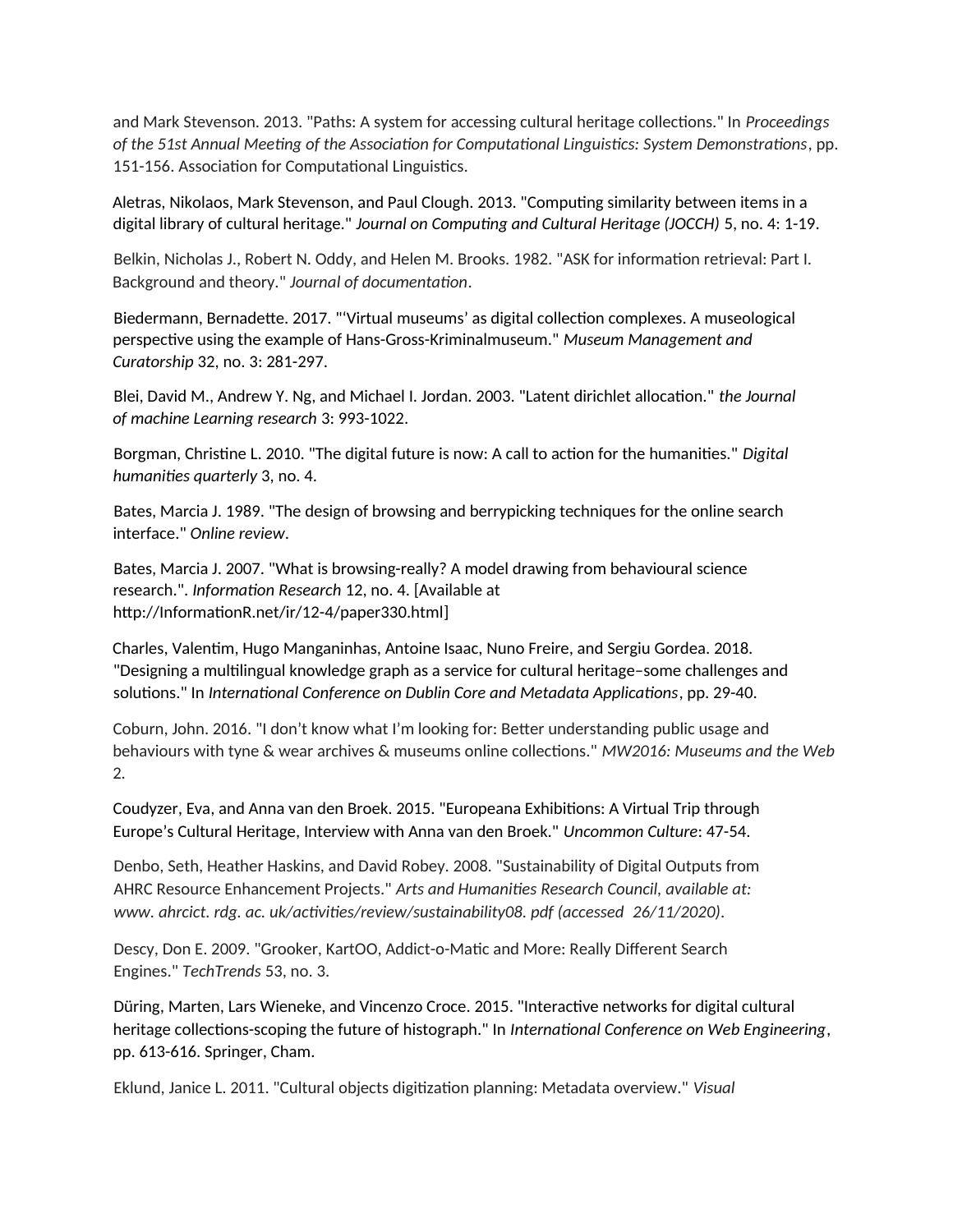*Resources Association Bulletin* 38, no. 1.

Falk, John H. 2016. *Identity and the museum visitor experience*. Routledge.

Feinberg, Jonathan. 2010. "Wordle". *Beautiful Visualization Looking at Data through the Eyes of Experts.* O'Reilly Media, 37-58.

Fernando, Samuel, Mark Hall, Eneko Agirre, Aitor Soroa, Paul Clough, and Mark Stevenson. 2012. "Comparing taxonomies for organising collections of documents." *Proceedings of COLING 2012*: 879- 894.

Foo, B. 2016. "NYPL-publicdomain/pd-visualization". *GitHub repository,* GitHub. https://github.com/nypl-publicdomain/pd-visualization

Giacometti, Alejandro. 2009. *The Texttiles browser: an experiment in rich-prospect browsing for text collections (Master's thesis)*. Edmonton, AB: University of Alberta.

Glinka, Katrin, Christopher Pietsch, and Marian Dörk. 2017. "Past Visions and Reconciling Views: Visualizing Time, Texture and Themes in Cultural Collections." *DHQ: Digital Humanities Quarterly* 11, no. 2.

Greene, Stephan, Gary Marchionini, Catherine Plaisant, and Ben Shneiderman. 2000. "Previews and overviews in digital libraries: Designing surrogates to support visual information seeking." *Journal of the American Society for Information Science* 51, no. 4: 380-393.

Blei, David M., Thomas L. Griffiths, Michael I. Jordan, and Joshua B. Tenenbaum. 2004. "Hierarchical topic models and the nested Chinese restaurant process." *Advances in neural information processing systems* 16, no. 16: 17-24.

Golub, Koraljka. 2018. "Subject access in Swedish discovery services." *KO KNOWLEDGE ORGANIZATION* 45, no. 4: 297-309.

Hall, Mark, Paul Clough, and Mark Stevenson. 2012. "Evaluating the use of clustering for automatically organising digital library collections." In *International Conference on Theory and Practice of Digital Libraries*, pp. 323-334. Springer, Berlin, Heidelberg.

Hall, Mark Michael, Oier Lopez de Lacalle, Aitor Soroa, Paul Clough, and Eneko Agirre. 2012. "Enabling the discovery of digital cultural heritage objects through wikipedia." In *Proceedings of the 6th Workshop on Language Technology for Cultural Heritage, Social Sciences, and Humanities*, pp. 94-100. Association for Computational Linguistics.

Hall, Mark, and Paul Clough. 2013. "Exploring large digital library collections using a map-based visualisation." In *International Conference on Theory and Practice of Digital Libraries*, pp. 216-227. Springer, Berlin, Heidelberg.

Hall, Mark M. 2014. "Explore the stacks: A system for exploration in large digital libraries." In *IEEE/ACM Joint Conference on Digital Libraries*, pp. 417-418. IEEE.

Hall, Mark, Paula Goodale, Paul Clough, and Mark Stevenson. 2014. "The paths system for exploring digital cultural heritage." In *Proceedings of the Digital Humanities Congress 2012*. Studies in the Digital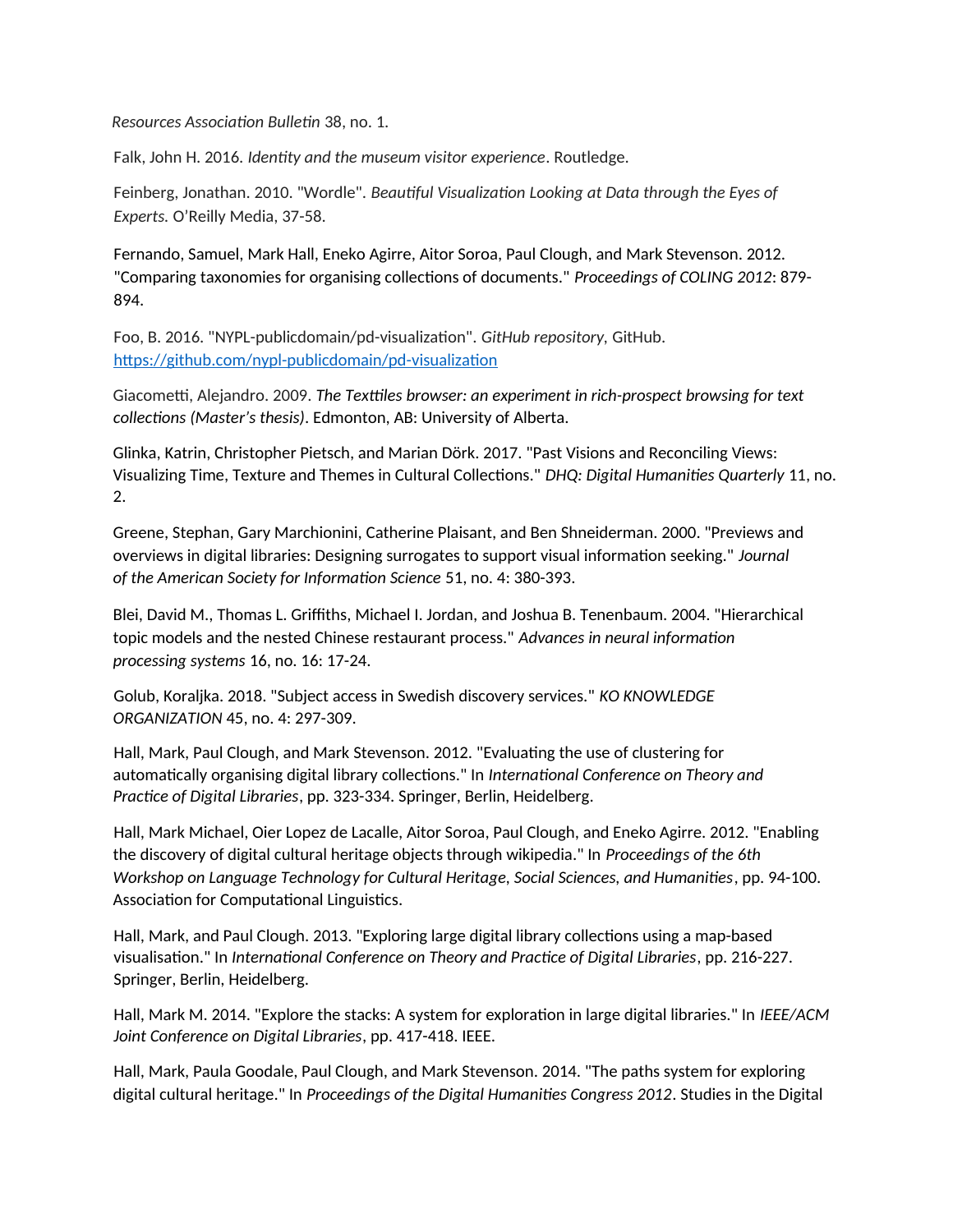Humanities. Sheffield: The Digital Humanities Institute.

Hall, Mark Michael. 2018. "Digital museum map." In *International Conference on Theory and Practice of Digital Libraries*, pp. 304-307. Springer, Cham.

Haskiya, David. 2019. An Evaluation of Generous Interfaces. EuropeanaTech Insight, 11. *Europeana.Eu*. https://pro.europeana.eu/page/issue-11-generous-interfaces#an-evaluation-ofgenerousinterfaces.

Hearst, Marti A. 2006. "Clustering versus faceted categories for information exploration." *Communications of the ACM* 49, no. 4: 59-61.

Hibberd, Georgina. 2014. "Metaphors for discovery: how interfaces shape our relationship with library collections." *The Search Is Over*.

Hinrichs, Uta, Holly Schmidt, and Sheelagh Carpendale. 2008. "EMDialog: Bringing information visualization into the museum." *IEEE transactions on visualization and computer graphics* 14, no. 6: 1181-1188.

Koch, Traugott, Koraljka Golub, and Anders Ardö. 2006. "Users browsing behaviour in a DDC-based web service: A log analysis." *Cataloging & classification quarterly* 42, no. 3-4: 163-186.

Lardera, Marco, Claudio Gnoli, Clara Rolandi, and Marcin Trzmielewski. "Developing SciGator, a DDCbased library browsing tool." *KO KNOWLEDGE ORGANIZATION* 44, no. 8 (2018): 638-643.

Lang, Bo, Xianglong Liu, and Wei Li. 2013. "The Next-Generation Search Engine: Challenges and Key Technologies." In *Recent Progress in Data Engineering and Internet Technology*, pp. 239-248. Springer, Berlin, Heidelberg.

Lohmann, Steffen, Jürgen Ziegler, and Lena Tetzlaff. 2009. "Comparison of tag cloud layouts: Taskrelated performance and visual exploration." In *IFIP Conference on Human-Computer Interaction*, pp. 392-404. Springer, Berlin, Heidelber.

Lin, Xia, Michael Khoo, Jae-Wook Ahn, Doug Tudhope, Ceri Binding, Diana Massam, and Hilary Jones. "Mapping metadata to DDC classification structures for searching and browsing." *International Journal on Digital Libraries* 18, no. 1 (2017): 25-39.

Liu, Xueqing, Yangqiu Song, Shixia Liu, and Haixun Wang. 2012. "Automatic taxonomy construction from keywords." In *Proceedings of the 18th ACM SIGKDD international conference on Knowledge discovery and data mining*, pp. 1433-144.

Luu, Anh Tuan, Yi Tay, Siu Cheung Hui, and See Kiong Ng. 2016. "Learning term embeddings for taxonomic relation identification using dynamic weighting neural network." In *Proceedings of the 2016 Conference on Empirical Methods in Natural Language Processing*, pp. 403-413.

Marchionini, Gary, Catherine Plaisant, and Anita Komlodi. 2003. "The people in digital libraries: Multifaceted approaches to assessing needs and impact." *Digital library use: Social practice in design and evaluation*: 119-160.

Marchionini, Gary. 2006. Exploratory search: from finding to understanding. *Communications of the ACM* 49, no. 4: 41-46.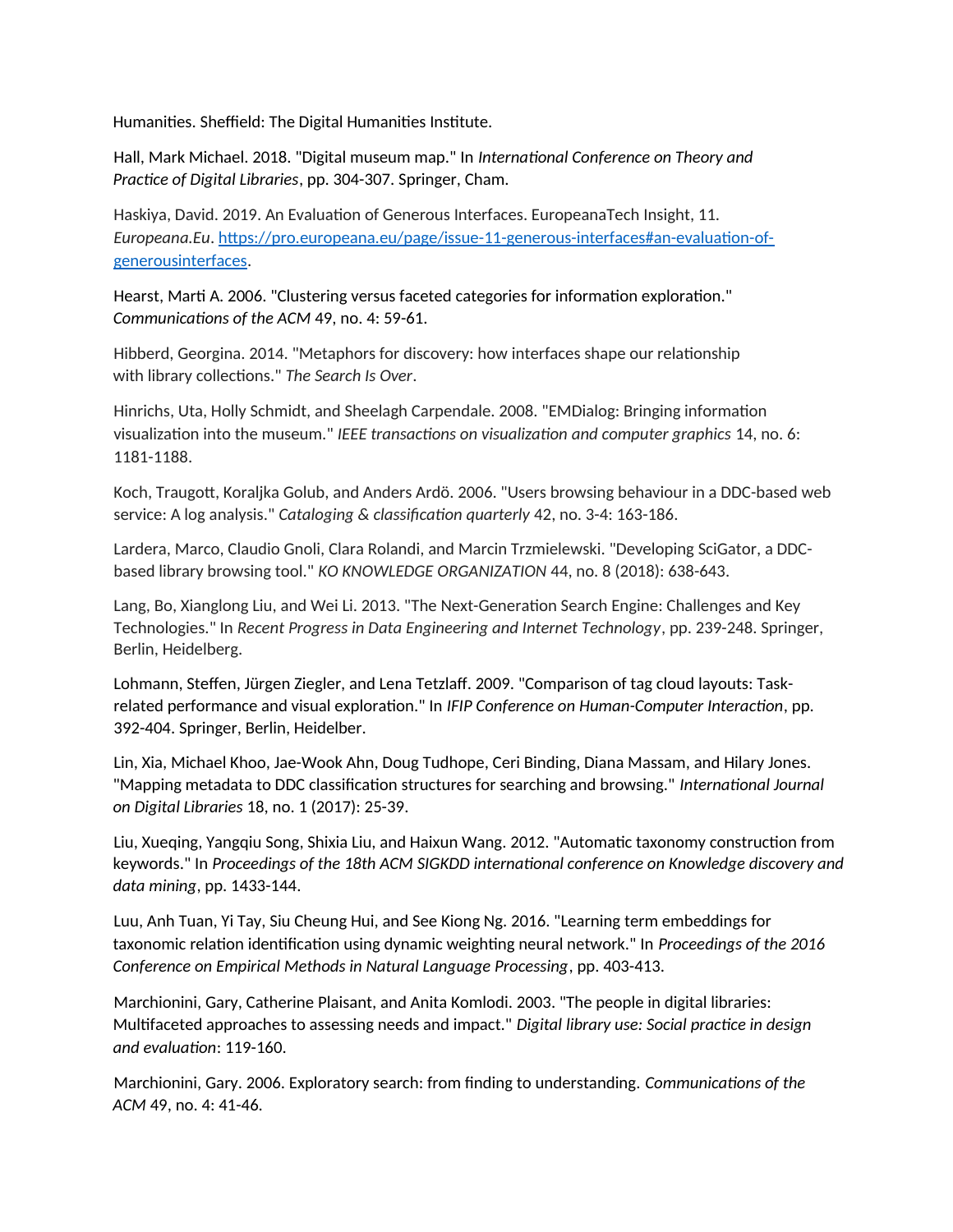Mauri, Michele, Azzurra Pini, Daniele Ciminieri, and Paolo Ciuccarelli. 2013. "Weaving data, slicing views: a design approach to creating visual access for digital archival collections." In *Proceedings of the Biannual Conference of the Italian Chapter of SIGCHI*, pp. 1-8.

Mayr, Eva, Paolo Federico, Silvia Miksch, Günther Schreder, Michael Smuc, and Florian Windhager. 2016. "Visualization of cultural heritage data for casual users." In *IEEE VIS Workshop on Visualization for the Digital Humanities*, vol. 1.

Meehan, Nicole. 2020. "Digital Museum Objects and Memory: Postdigital Materiality, Aura and Value." *Curator: The Museum Journal*.

Milne, David N., Ian H. Witten, and David M. Nichols. 2007. "A knowledge-based search engine powered by wikipedia." In *Proceedings of the sixteenth ACM conference on Conference on information and knowledge management*, pp. 445-454.

Navigli, Roberto, Paola Velardi, and Aldo Gangemi. 2003. "Ontology learning and its application to automated terminology translation." *IEEE Intelligent systems* 18, no. 1: 22-31.

Petersen, T. 1990. *Art & architecture thesaurus*.

Rao, Ramana, Jan O. Pedersen, Marti A. Hearst, Jock D. Mackinlay, Stuart K. Card, Larry Masinter, Per-Kristian Halvorsen, and George C. Robertson. 1995. "Rich interaction in the digital library." *Communications of the ACM* 38, no. 4: 29-39.

Rehm, Georg, Martin Lee, Julián Moreno-Schneider, and Peter Bourgonje. 2019. "Curation Technologies for Cultural Heritage Archives: Analysing and transforming a heterogeneous data set into an interactive curation workbench." In *Proceedings of the 3rd International Conference on Digital Access to Textual Cultural Heritage*, pp. 117-122.

Rehurek, Radim, and Petr Sojka. 2010. "Software framework for topic modelling with large corpora." In *Proceedings of the LREC 2010 workshop on new challenges for NLP frameworks*.

Rice, Ronald E., Maureen McCreadie, and Shan-Ju L. Chang. 2001. *Accessing and browsing information and communication*. Mit Press.

Ruecker, Stan, Milena Radzikowska, and Stéfan Sinclair. 2011. *Visual interface design for digital cultural heritage: A guide to rich-prospect browsing*. Ashgate Publishing, Ltd.

Russell-Rose, Tony, and Tyler Tate. 2012. *Designing the search experience: The information architecture of discovery*. Newnes.

Sanderson, Mark, and Bruce Croft. 1999. "Deriving concept hierarchies from text." In *Proceedings of the 22nd annual international ACM SIGIR conference on Research and development in information retrieval*, pp. 206-213.

Shneiderman, Ben. 2003. "The eyes have it: A task by data type taxonomy for information visualizations." In *The craft of information visualization*, pp. 364-371. Morgan Kaufmann.

Simon, Rainer, Leif Isaksen, Elton TE Barker, and Pau de Soto Cañamares. 2016. "Peripleo: a tool for exploring heterogenous data through the dimensions of space and time." *Code4Lib Journal*.